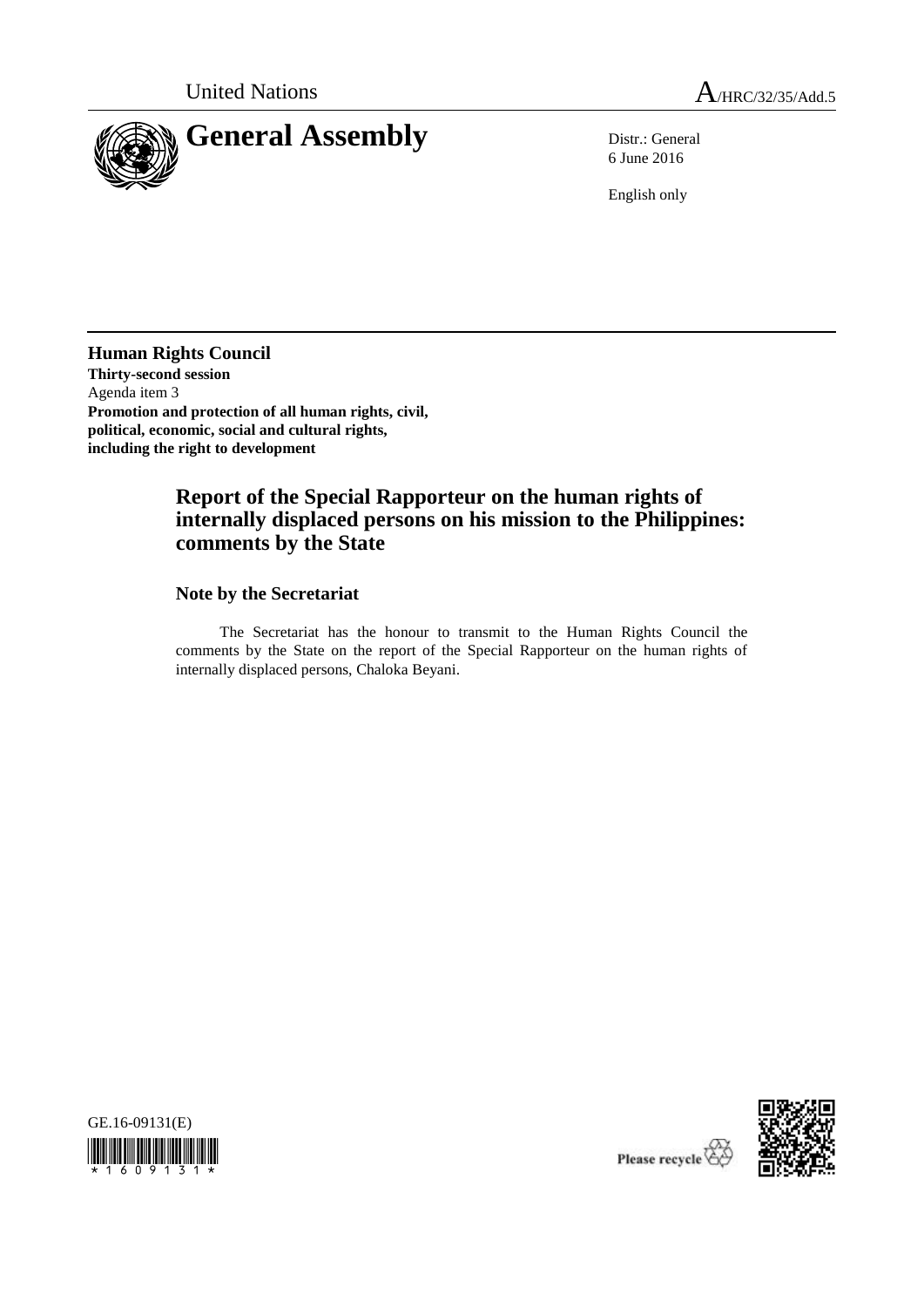# **Report of the Special Rapporteur on the human rights of internally displaced persons on his mission to the Philippines: comments by the State\***

**RESPONSES OF THE GOVERNMENT OF THE PHILIPPINES TO THE REPORT OF THE UNITED NATIONS SPECIAL RAPPORTEUR ON THE HUMAN RIGHTS OF INTERNALLY DISPLACED PERSONS CHALOKA BEYANI ON HIS VISIT TO THE PHILIPPINES ON 21-31 JULY 2015**

# **I. Introduction**

In 2015, the Philippine Government sent its invitation to the UN Special Rapporteur on the rights of internally displaced persons (IDP) Prof. Chaloka Beyani to conduct a country visit to the Philippines on 21-31 July 2015. An inter-agency body, led by the Department of Social Welfare and Development (DSWD) in coordination with the Department of Foreign Affairs, Presidential Human Rights Committee, National Disaster Risk Reduction and Management Council-Office of Civil Defense, Armed Forces of the Philippines, Department of Interior and Local Government, Philippine National Police, Department of Public Works and Highways, Department of Transportation and Communications, National Housing Authority, Department of Education and Department of Health, organized the preparations and actual visit of Special Rapporteur Beyani.

Prior to the official visit and in accordance to the Code of Conduct and Working Methods of the Special Procedures, the Philippine Government and the UNSR mutually agreed to an official program itinerary. It was unfortunate, however, that the guidelines on Field Visits (Article 11) were violated when, at the last minute, the UNSR decided not to follow the mutually-agreed itinerary without informing the Philippine Government. The Philippines is of the view that the action was unilaterally and arbitrarily decided and did not conform to the aforementioned Code of Conduct and Working Methods.

The UNSR and his team put the State Party at risk during his continued attempts to evade the presence of Philippine government officials assigned to accompany him during the visit. The State Party views its responsibility of securing the safety of the UNSR paramount while in Philippine territory, especially when visiting areas that has or continue to experience armed conflict.

Furthermore, the Philippine Government has noted the UNSR's use of unverified accounts in his report without giving due process to the State Party to verify his statements, even in his exit conference with officials of the State Party. Despite the State Party's attempts to provide him with context during the exit conference, the UNSR chose to rely on accounts provided by third party sources. This naming and shaming strategy is hardly befitting the trademark of a rapporteur who had committed to constructively engage with the State Party at the onset of his visit.

Despite these state of events, the Philippine Government recognizes the technical expertise and insights provided by the UNSR and looks forward to engaging with the

<sup>\*</sup> Reproduced as received.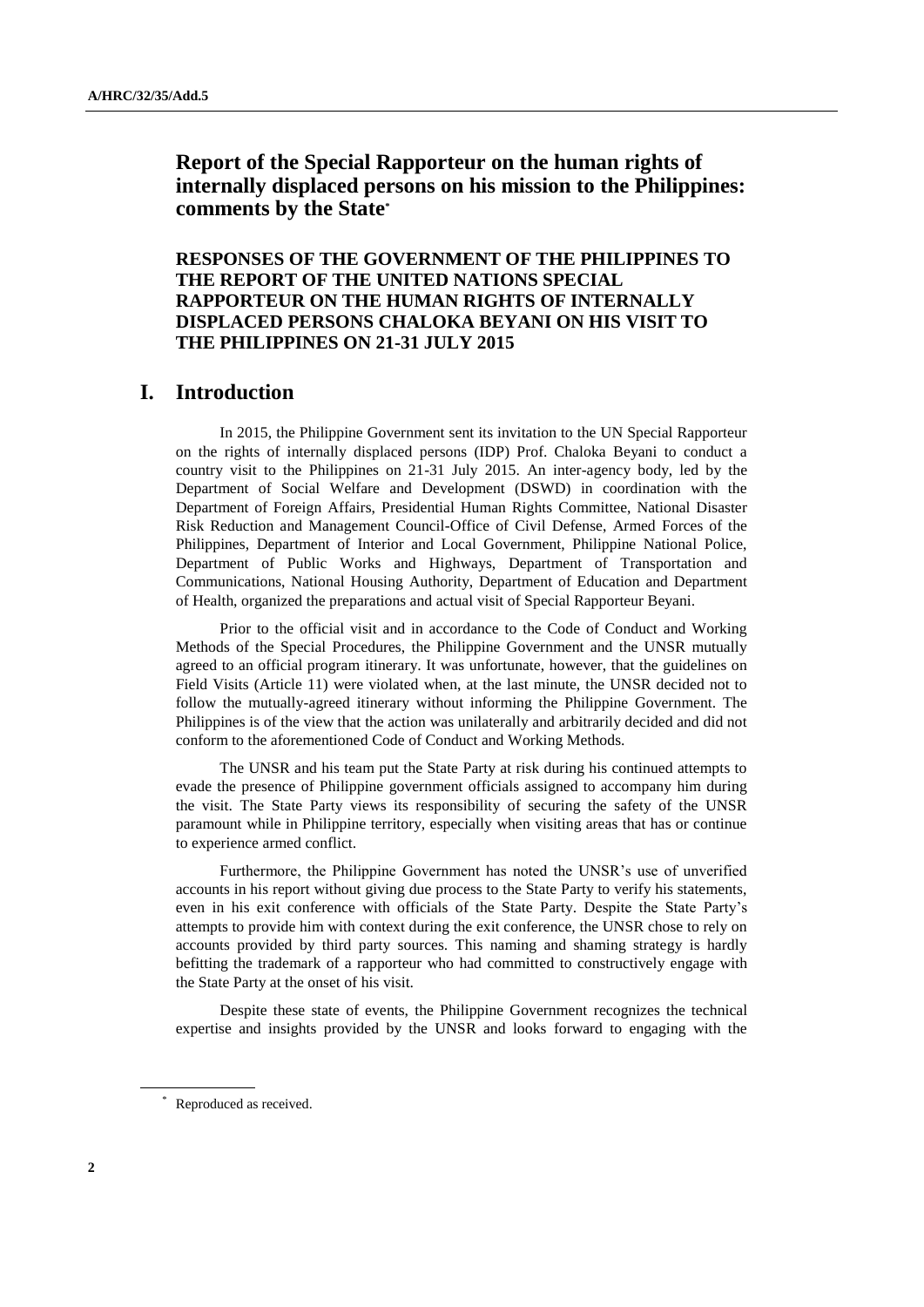rapporteur to further improve the conditions of internally displaced persons in the Philippines.

# **II. The context of displacement in the Philippines**

The accompanying risks of being situated in a geological and atmospheric disasterprone area in the region are of paramount concern to the Philippines. As a result of the Philippine Government's efforts, the Asian Development Bank (ADB) and the World Bank (WB) both recognized the reconstruction of the affected communities devastated by Typhoon Haiyan. ADB and WB favorably compared the speed and quality of the Philippines' efforts with the Aceh Tsunami and Typhoon Katrina rehabilitation programs.

(Para 4) Aside from hydro and meteorological disasters, the Philippines has been dealing with armed conflict for the past 40 years, including a Muslim secessionist movement and a communist insurgency affecting various provinces in the country. Further adding to the effects of armed conflict in southern Philippines is Rido, a Maranao term used to refer to feuds between clans and families and is characterized by sporadic outbursts of retaliatory violence between families and communities, resulting in damage to property, slow growth in the economy and displacement of families.

(Para 5)The Philippines acknowledges the figures cited by the Internal Displacement Monitoring Centre. However, domestic mechanisms established by agencies responsible for disaster risk reduction and welfare identify internally displaced persons (IDP) asindividuals or groupsthat have involuntarily moved from their places of origin for protracted periods as a result of war and armed conflict caused by secessionism, insurgency or terrorism, generalized situations of violence and natural disasters to a safer ground. Groups displaced for a short period of time are called "affected populations" to help the Government identify and adapt to different needs.

(Para 6) The National and Local Government are cognizant of displaced persons living with sponsor families, especially traditional indigenous peoples who choose not to avail of evacuation center services. To address this situation, designated on-the-ground groups from local government units gather data on affected populations living outside evacuation centers. As soon as evacuation sites are closed, the Philippine Government begins implementing its "early recovery" efforts.Early recovery initiatives include: Continuing Relief Assistance, Food for Work/Cash for Work Projects (AO No. 15, series of 2008), Emergency Shelter Assistance (ESA), transitional shelters and restoration of damaged facilities. The Philippine Government undertakes response interventions in accordance with the situation on the ground and the protection requirements of disaster workers and IDPs.

At the onset of disasters, DSWD identifies and assesses the needs of families in affected areas whether they be living inside or outside evacuation centres, and provides services using the Disaster Assistance and Family Access Cards (DAFAC). Each DAFAC also shows a record of services provided by different agencies.

Families in transitional sites are provided with "continuing relief assistance' while they wait for permanent relocation.

(Para 7) Using the country's experiences with different disasters, the Philippine government was able to enhance the data collection of affected families through the use of DAFAC and the National Household Targeting System for Poverty Reduction (NHTS-PR). The NHTS-PR is an information management system that identifies who and where the poor are in the country and makes available to national government agencies and other social protection stakeholders a database of poor households, especially during disasters.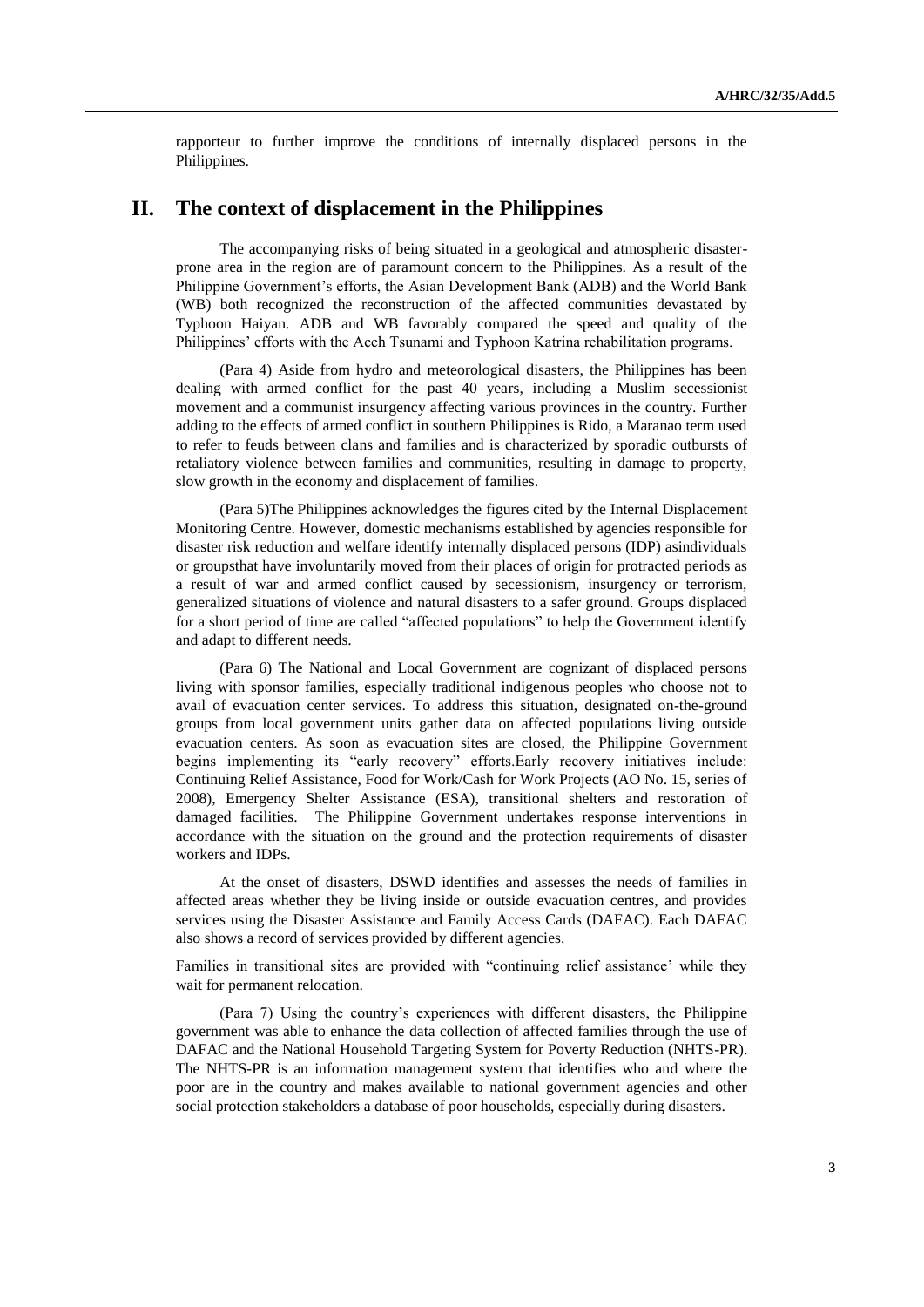While there is a challenge to track displacement patterns caused by protracted displacement, there are existing mechanisms utilized by local government units whichserve as standard operating procedures in times of conflict and resulting displacement.

In the Autonomous Region of Muslim Mindanao (ARMM), affected families are supported through the ARMM Humanitarian Emergency Action and Response Team (ARMM-HEART) program. The Philippines also actively engages with non-governmental organizations (NGOs) to provide early recovery efforts.

(Para 8) Assistance provided to families affected by disasters, whether inside or outside evacuation centers, fall primarily under the purview of Local Government Units. IDPs are provided with basic humanitarian needs compliant with established standards such as, but not limited to, food.] The national government's Response Cluster augments the services provided by LGUs,through the DSWD's DAFAC and house rental assistance for families who do not prefer to stay in bunkhouses.

Traditionally, the country's indigenous peoples (IPSs) affected by disasters do not go to evacuation centers. To address this, the IPs started organizing independent IP Emergency Committee, composed of IP leaders and communitymembers in line with customary laws. As mandated by RA 8371 also known as the Indigenous Peoples Rights Act (IPRA) of 1997, all barangay council and municipal council should have an IP Mandatory Representative (IPMR) who will serve as the national government's bridge on the ground with the IP communities.

The NDRRMC and the National Commission on Muslim Filipinos (NCMF) recently signed a Memorandum of Agreement to deliver services catering to the needs of Muslim Filipino communities in disaster risk reduction and management (DRRM) operations.

Ethnographic survey and studies are also scheduled to be conducted to ascertain the needs, requirements and practices of indigenous peoples. The results of the surveys will serve as a data-base to determine IP vulnerability to displacement and identify appropriate interventions.

#### **Legal, institutional and policy frameworks**

(Para 9) The IDP bill was one of the top ten priority bills of the 16th Congress that saw strong representations from both the executive and legislative branches. Civil society partners also collaborated with the executive branch to pass the bill. The State-party is of the view that the bill be given priority again in the next Congress.

(Para 14) Cooperation with government agencies and the international humanitarian cluster in overseeing the Philippines' disaster relief efforts through:

"Children's Emergency Relief and Protection Act" (RA 10821) – institutionalizing the provision of a comprehensive emergency program for children affected by disasters

National Disaster Risk Reduction and Management Council – NDCC Memorandum Circular 5 of 2007 –Institutionalizing the Cluster Approach in the Philippine Disaster Management System where government agencies are leads with Humanitarian Country Teams as co-leads.

#### **National Child Protection Working Group (NPCWG)**

The NPCWG was established in 2009 as a a sub-group under the protection cluster and serves as the government's main coordination group for child protection during emergencies. , The NPCWG is led by the Council on the Welfare of Children (CWC)with UNICEF as co-lead.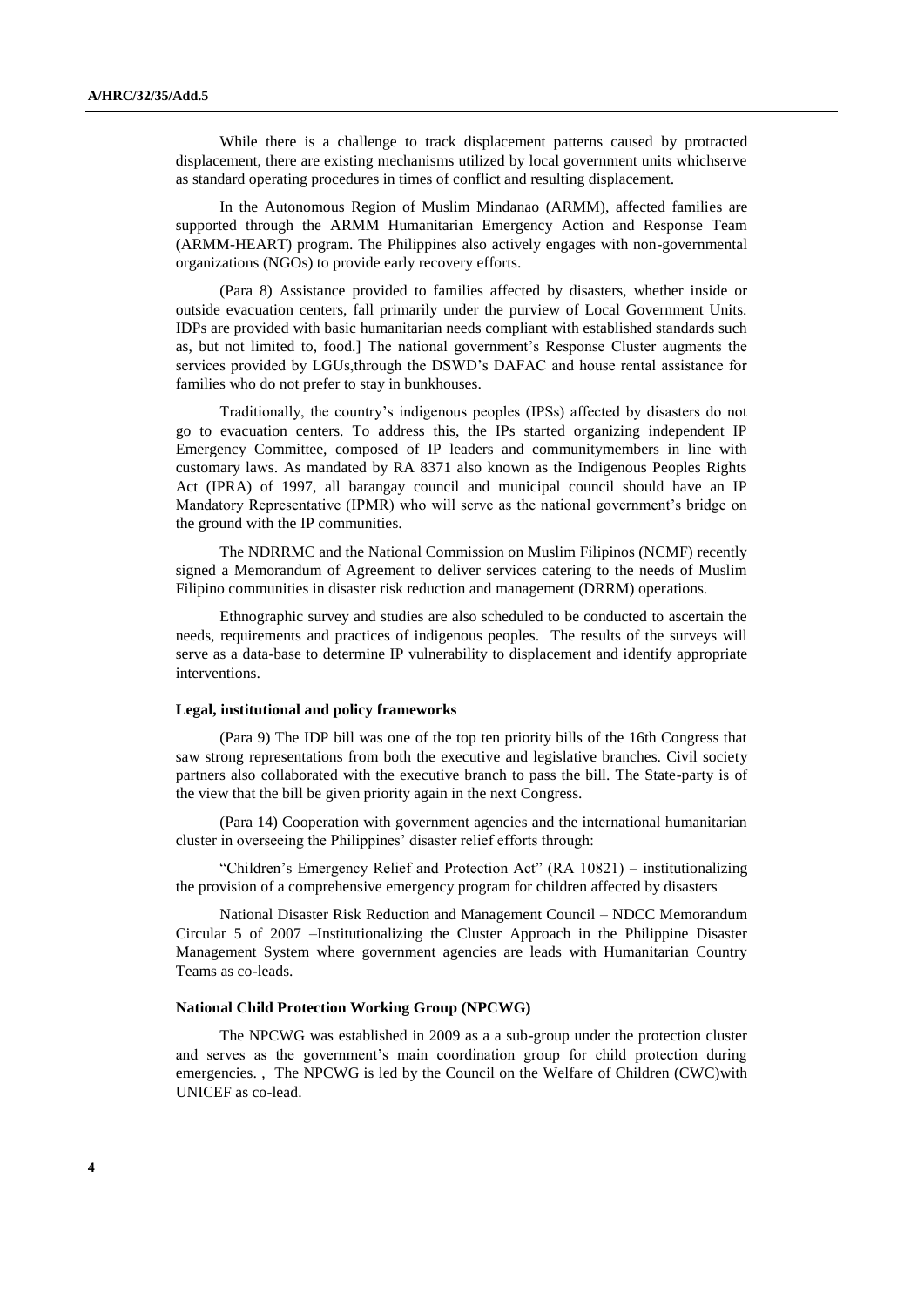On June 2014, the government subsequently approved the establishment of Regional Child Protection Working Groups (RCPWG) under the Regional Committee/Sub-Committee on the Welfare of Children (RC/SCWC) to ensure that Child Protection in Emergency (CPiE) issues and concerns were addressed in the regions.

#### **Responses to typhoon Haiyan (Yolanda)**

(Para 18) Under the DRRM Law, local government units are mandated to establish Crises Committee at all stages of governance, from the villages, municipalities, cities and provinces, regions up to the national level, each under the leadership of the local chief executive.

In areas that were affected by Typhoon Haiyan, the Crisis Committees had convened prior to the landfall of the super typhoon and mobilized resources to be ready, e.g., relief goods were prepositioned while rescue and first responder teams were organized and ready. Communication links and other such provisions were also in place.

With winds exceeding 315 kms per hour coupled with storm surges, the sheer enormity and impact of Super Typhoon Haiyan, simply overwhelmed preparations, relegating the first responders themselves as victims of the disaster. All the relief goods, communications and on-site rescue equipment prepared by the city crisis committee were inadequate to meet the needs of the disaster.

This fact should be viewed as primordial and it is unfortunate that the UN Special Rapporteur's views, in the process of gathering data on the incident, appears to have been influenced by various political views.]

Moreover, rehabilitation and reconstruction efforts are also steadily moving forward. Relocation and building of houses for the victims are in various degrees of completion but are affected by some legal technicalities relative to property rights. The Philippine Government remains cognizant of the importance of ensuring that rights and due process are accorded to each individual.

(Para 19)The report measures the perception of the residents. The Philippine Government has undertaken relief and rehabilitation efforts to ease the suffering of victims through various programs.

The Department of Justice, for its part, held the 1st Inter-Agency Council Against Trafficking (IACAT) post-disaster response technical working group after the release of the first NDRRMC assessment report.By 3rd week post-Haiyan's landfall, the IDRRT Work plan was approved.Following these developments, the Secretary of Justice and IACAT Chair issued a public statement for the creation of the IDRRT and directed all established IACAT Task Forces nationwide, especially in affected areas to step up all existing antitrafficking efforts.

Haiyan-affected areas were identified as IDRRT's priority areas: NCR, Regions 4B, 6,7,8,9. Specifically: Cebu; Maasin, Tacloban, Ormoc, Leyte; Matnog, Sorsogon; Allen, Samar; and Roxas City.IDRRT Work Program builds off of existing anti-TIP mechanisms and the activities already being implemented post Washi and Bopha typhoons and the Zamboanga City Siege. In addition, Anti-Illegal Recruitment/Anti-TIP IEC materials on RA 10361 or Domestic Workers Law specifically targeting Yolanda/Haiyan survivors were immediately developed. Furthermore, DSWD and other partners immediately produced and disseminated these information initiatives in critical areas especially in survivor or evacuation camps as well as entry and exit points of survivors.

Simultaneous to the implementation of these, coordination meetings with the Philippine Air Force and the DSWD at the Survivor Processing Center at the Villamor Airbase were immediately conducted while center personnel were oriented to detect red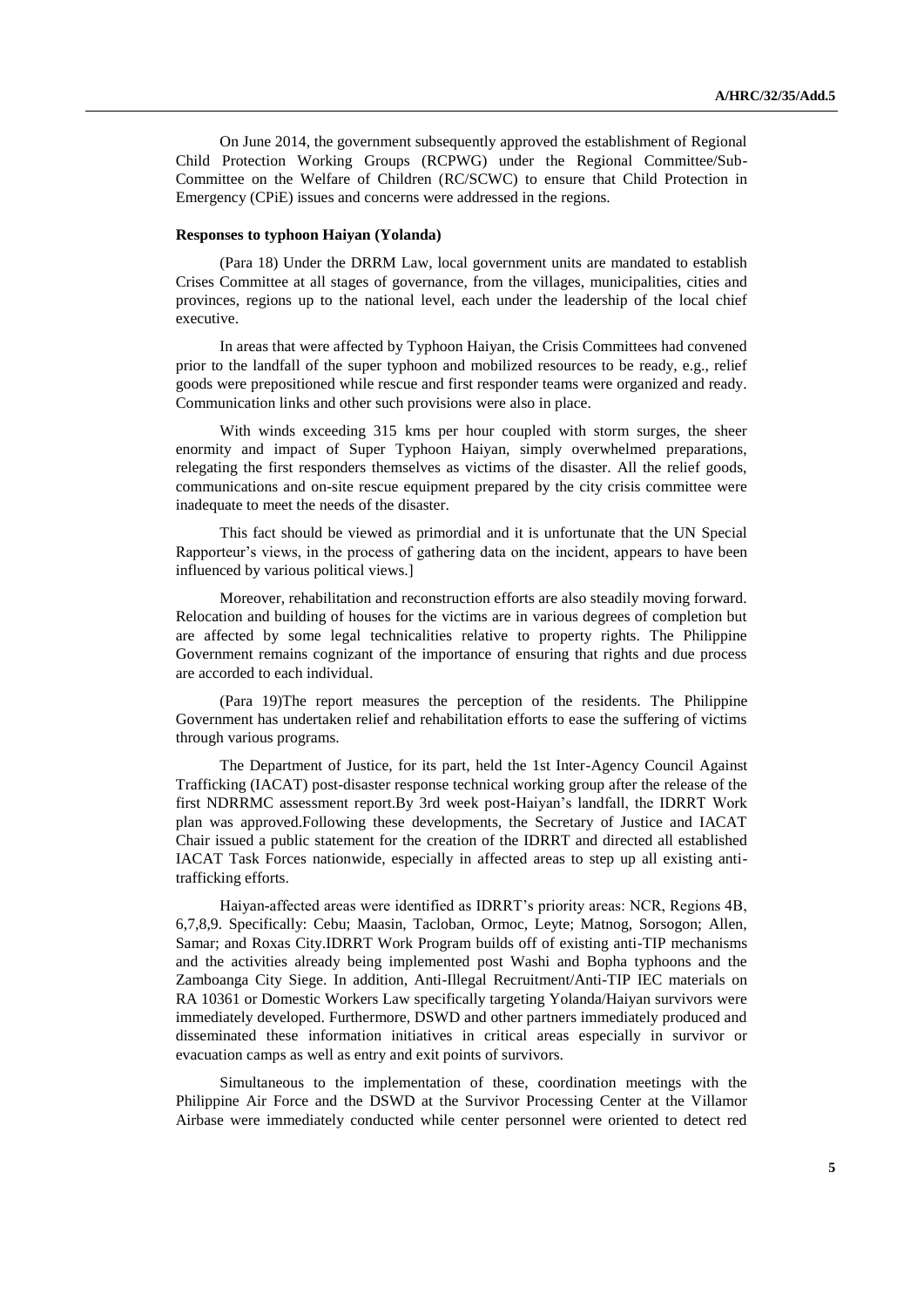flags. IACAT Member agencies' representatives also gave AIR/ATIP orientations to waiting survivors on a rotational basis.

The Philippine Government also pushed for the inclusion and representation of IACAT in the GPH-UN Humanitarian Response Protection Cluster, GVB Sub-Cluster and the National Child Protection Working Group chaired by DSWD. Conduct of family retracing and reunification was spearheaded by the DSWD.

To ease the search for employment and job placements of IDPs, skill registration and matching were conducted in some survivor camps and evacuation centers while job fairs were conducted in the NCR and in key affected areas.

As a deterrent to human trafficking crimes, law enforcement visibility was increased while increased vigilance was promoted through capacity-building and orientation of village or barangay-based officials in partnership with CSOs and international humanitarian organizations. Close coordination and monitoring of attempted trafficking cases/incidents were also undertaken and actual cases filed and progress or statuses of cases. Massive capacity-building workshops were also established in affected areas with the main goal of establishment of ATIP Helpdesks in various exit and entry points – e.g. transport terminals, sea and airports were conducted in partnership with international humanitarian organizations and NGOs. Finally, the Philippine Government created sub-cluster groups under the IDRRT framework – Prevention, Protection and Partnerships.

#### **The Philippines' Anti-Trafficking Post Disaster Response Gains:**

An estimated total of 25 minors were intercepted and rescuedfrom traffickers;

At least 3 post-Haiyan related cases were filed involving at least 6 adults from Leyte;

Community leaders from over 90 villages and communities were oriented and trained on TIP and illegal recruitment;

Over 300 direct service providers were trained and oriented;

Over 20,000 IEC materials were produced and distributed;

One alleged perpetrator is currently detained in Tacloban City Jail;

Children were reunited with families with aftercare support and monitoring by regional focal persons and city social workers;

Helpdesks were established in various areas;

Child-friendly spaces were established in survivor camps;

Local government resolutions aligned with anti-trafficking strategic action plans were ratified;

Over 100 partnerships were created for ATIP activities/programs.]

## **A. Shelter, Housing and Provision of Basic Services**

(Para 21) The Philippine Government, through the DSWD, implements the following programs for families affected by Super Typhoon Haiyan:

The Cash for Building Livelihood Assets (CBLA)is a sustainable livelihood program that provides different skills trainings to survivors of Super Typhoon Haiyan. The program has assisted 482,732 beneficiaries in the amount of PhP1,483,700,818.50 or USD31,746,776.09. As of December 2015, a total of 35,367 beneficiaries were assisted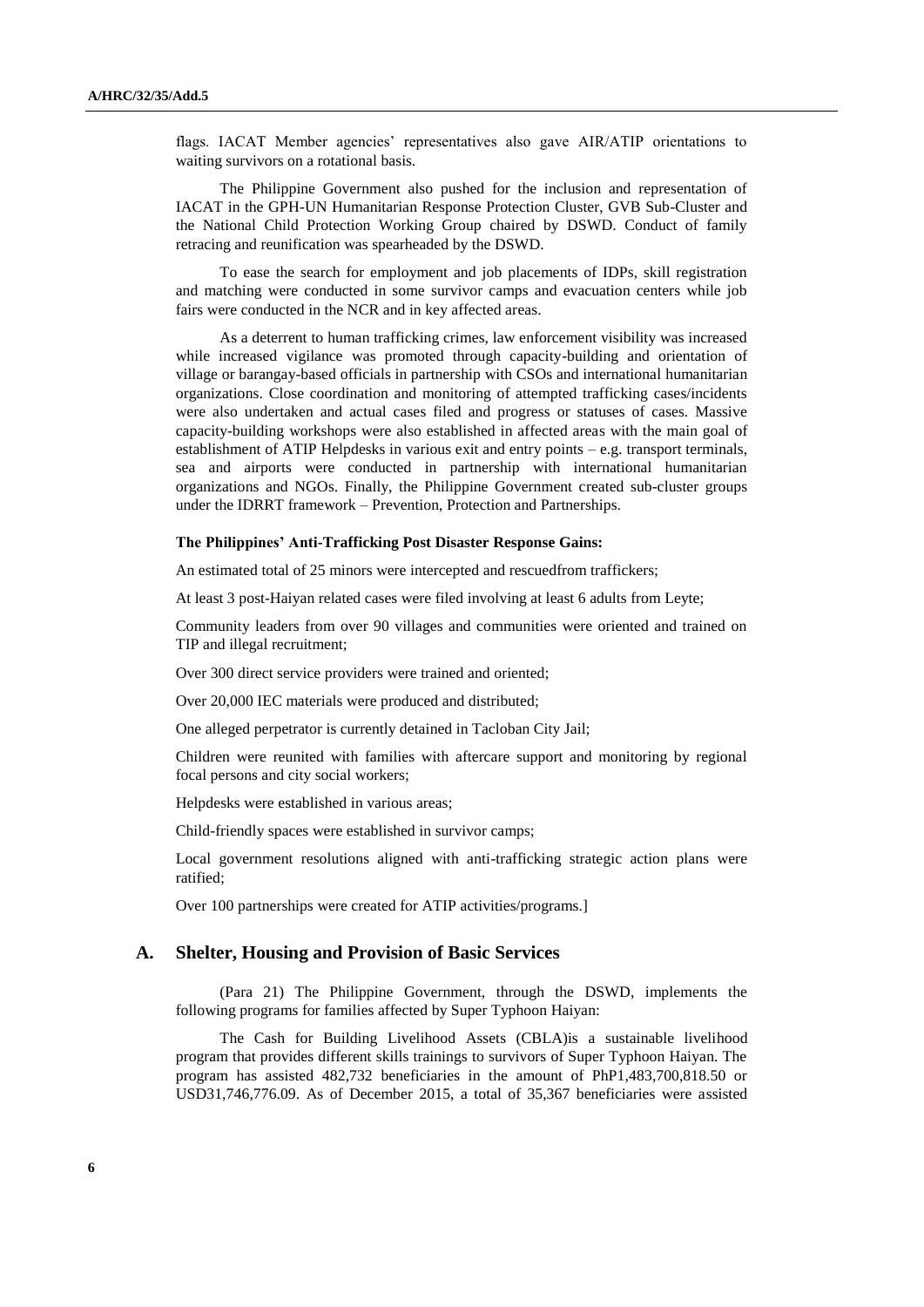though the Livelihood Assistance Grants (LAG) with direct assistance amounting to PhP 385,747,953,78 or USD8,253,856.68

Cash-For-Work (CFW) assistance was implemented in support of Emergency Shelter Assistance (ESA) to 34,149 families from Tacloban City whose houses were totally damaged in 2013. As of January 2016, PhP 140,783,966.51 or USD 3,011,744.94 was provided to 66,785 families.

(Para 22) In Tacloban City, 479,441 families whose houses were totally damaged were given Emergency Shelter Assistance (ESA) amounting to Php 9,190,110,000.00 or US\$ 196,640,967.47, as of 20 April 2016, to augment their finances in purchasing housing materials for the reconstruction of their homes.

(Para 23) DSWD Secretary Corazon Juliano-Soliman disclosed that P73 billion foreign aid was pledged to the Philippines after Super Typhoon Haiyan. Of this amount, P45 billion were categorized as cash and P28 billion as non-cash.

In reality, the Philippines only received P17 billion. The Philippine government received P1.202 billion in cash and 1.269 billion in non-cash items. The remaining P14 billion went to non-government organizations and multilateral organizations, among others. The DSWD received P1.2 billion both in local and foreign currency.

As of 14 September 2016, DSWD had already disbursed 84 percent of the donations it had received. The amount went to transitional shelter program, cash for work, ready-to-eat food items and medicines, demurrage fees, civil registry documents, supplies for children, and administrative expenses, among others.The remaining 16 percent is already allocated based on a work and financial plan to include supplementary feeding and tourism project.

(Para 24) As of 04 May 2016,a total of 329 families still remained in bunkhouses. Based on DSWD of the Temporary Shelter Assistance and Prioritization of Victims of Disaster/Internally Displaced Persons Thereto", local government units and beneficiaries assume the care and maintenance of their bunkhouses as soon as these are turned over by the national government/DSWD. LGUs are expected to provide basic necessities such as access to water and electricity, sanitation, garbage collection and disposal, law and order, provision of health services as well as education. Beneficiaries are also encouraged to organize themselves as associations to maintain the upkeep of the bunkhouses and the sites provided by the national government.

(Para 25) During the post-Haiyan rehabilitation phase, the provision of health services was transferred from the National government to Local Government Units, which deploy teams for regular periodic health monitoring programs to affected areas. Health monitoring visits maybe less frequent due to the referral and surveillance systems assumed to be in place.

As of 12 May 2016, there are 24 Bunkhouse communities (permanent and temporary added together) existing in Tacloban City.

The Suhi District Health Center is one of the 6 district health centers in Tacloban City. It is serving at least eight (8) known temporary bunkhouse communities (Cali Transitional Shelter, Yu Site, OC1, OC2, OB1, Duplex, Badato & Tagpuro) and at least four (4) known permanent communities (Villa Diana, Villa Sofia, GMA, Habitat).

The Suhi District Health Center finished "Quick Fix" repair in November 5, 2014 (Php150,000 – DOH Funds). It started to serve on a 24/7 basis in October, 2015. Currently, it is being manned by a doctor, 18 Nurses (including nurses from NDP – Nurse Deployment Prog), 5 Midwives, and 3 ambulance drivers. Aside from the public health and medical consultations, they also cater to deliveries and emergency cases. The referral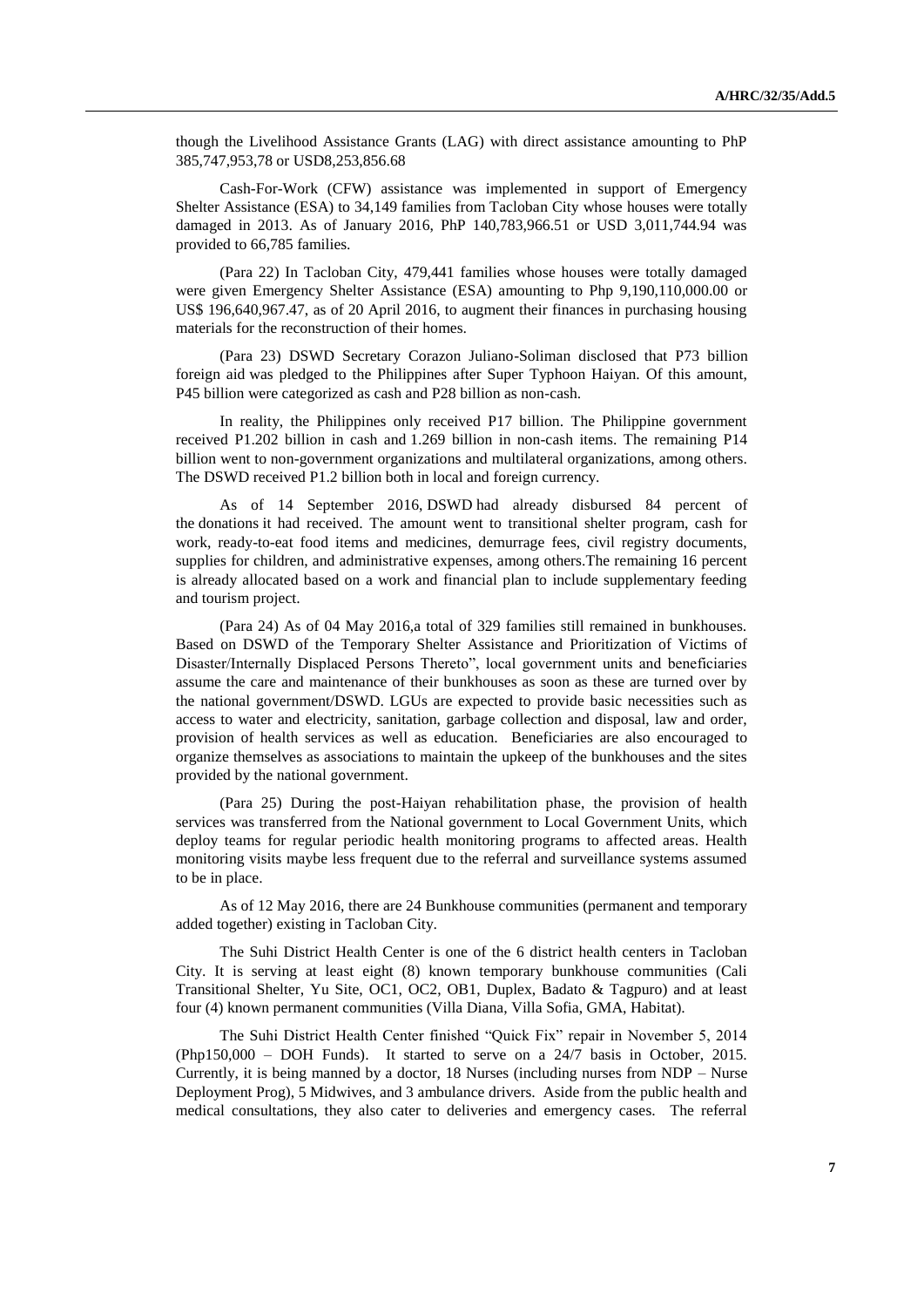system is in place. The sanitarian and dentist comes once a week. The Disease Surveillance Team come per necessity do conduct disease investigation.

The Temporary & Permanent shelters mentioned above are provided health services along with the Barangay Visits conducted once a month. These monthly services include Pre-natal, immunization, deworming and other major health program services. The population of these shelters avail of these services in the Barangay Health Stations assigned to them. A Barangay Health Leader is assigned per shelter community to disseminate health information.

Diseases recorded in Suhi Health Center include cluster of dengue cases in which occurred in Brgy. Camasihay December, 2015 (no bunkhouse located in the area); three (3) diarrhea cases in GMA permanent shelter which occurred in Feb-March. 2016. Both events were provided public health control measures by Tacloban City Health Office and there has been no escalation of these two diseases.

(Para 26) Administrative Order No. 9 series of 2014 – "Guidelines in the Implementation of Temporary Shelter Assistance and Prioritization of Victims of Disaster/Internally Displaced Persons Thereto" was established created in order to provide assistance to legitimate beneficiaries.This provides guidelines in identifying qualified beneficiaries for transitional shelter of bunkhouses. As a procedure, the National Housing Authority (NHA) requires certifications from the barangay or village that the IDPs are legitimate beneficiaries. If the IDPs do not own the land, a certificate from the owner of the land allowing the family to construct a house for a minimum of 10 years will be issued. Those who manage to go back to their original residences will be required to secure certificates.

(Para 27) As of 20 April 2016, the Philippines, through the DSWD, hasserved 479,441 families whose houses were totally destroyed by Super Typhoon Haiyan Yolanda (219,785) and partially damaged (259,656). The Philippine Government released a total of PhP 9,190,110,000. or USD196,640,967.47 from the Emergency Shelter Assistance (ESA) in Tacloban City alone. The Philippines continues its verification process for other victims to be granted permanent housing.

The mass flight from Tacloban City after Super Typhoon Haiyan brought about the phenomenon of families relocating to neighboring provinces such as Cebu City. Some fled through planes carrying relief goods from Manila. The non-presence of these families in Tacloban City posed challenges at the time of the awarding of temporary or permanent shelter. Families from other areas in the island also showed up demanding to be included in the list of beneficiaries despite not being in the original list of residents These scenarios further contributed to the claim that there were delisting of families in the list of beneficiaries.

(Para 28) The Tide Embankment Project was not pursued.

### **Livelihood and Employment**

(Para 32) Department of Education's regional and division offices have been vigilant in ensuring that children remain in schools. Aside from the formal education program, there are other forms of educational services that the Department of Education (DepEd) offers such as the Alternative Learning System (ALS) which provides the Abot Alam Program that caters to out-of-school youth (OSY). There are also alternative delivery modules provided to learners such as the MISOSA, E-IMPACT, etc. DepEd has also been lenient with regard to the policy on transferees enabling schools to accept learners even with incomplete/partial requirements due to the effects of typhoons.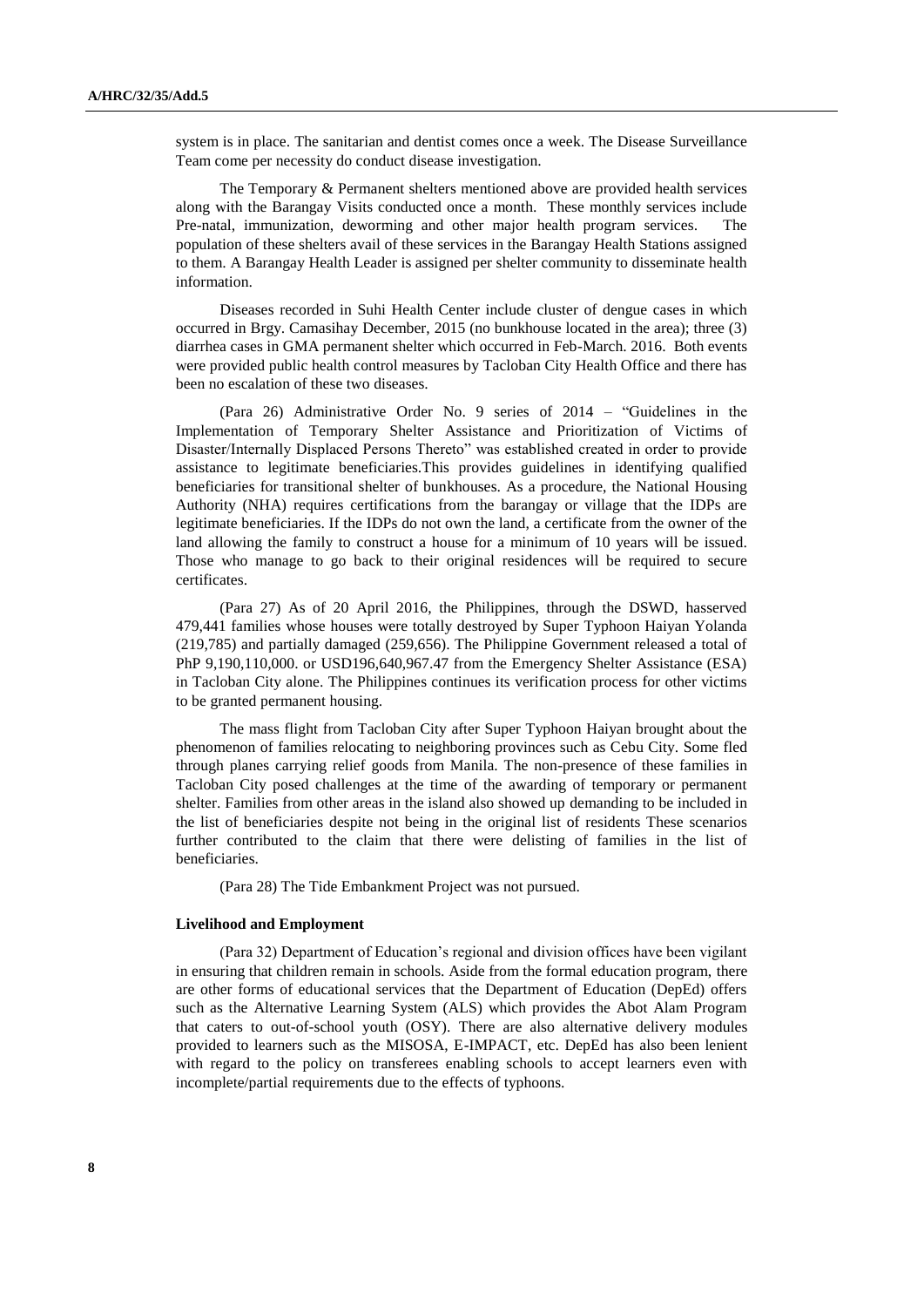(Para 33) The Philippines' DSWD implements the Cash for Building Livelihood Assets (CBLA)- Sustainable Livelihood Program that has provided different skills trainings to the survivors of Super Typhoon Haiyan.

## **B. Protection concerns**

(Para 34) According to the Joint Memorandum Circular #1, series of 2013, (DILG, DEPED, DSWD, DOH) on Guidelines on Evacuation Center Coordination and Management), the security of camps and bunkhouses, once turned over by the national government to the localities, falls under the purview of the local government units.

Adequate number of properly trained female police officers (WCPD investigators) shall be deployed to provide assistance to IDPs in case of gender-based violations.

The PNP is committed to initiate the establishment of strategies in improving security in coordination with DSWD, such as, but not limited to the following:

Creation of a community watch groups preferably with trusted female and male members of the community and availability of community/women center to cater services to IDPs, promote confidence-building between police and the community like increasing numbers of female police, meetings and information sharing, information sessions about laws and protections and to have regular communication with the LGU; and

Provide guidance to IDPs on how to prevent future incidents of violence. Concerned agency to install perimeter fence in camp sites to establish ingress and egress in order to control the access of the unknown people for the safety and protection of IDPs as well as to prevent the women and girls who face threats of sexual abuse;

Further, the PNP will conduct police visibility and deployment of PCR Team in the area of IDPs. The PNP leadership has institutionalized patrolling as the backbone of policing and a systematic downloading of personnel from the national, regional and provincial offices to the police stations has been initiated.

All Police Regional Offices (PROs) were directed to create and activate Patrol Operations Section/Unit (POS/POUs) in all Police Stations nationwide. The creation of POS and POUs aims to increase police presence in communities and address existing gaps in patrol activities, such as non-responsive Police Station Organization Structure and Staffing Pattern, inappropriate rank for patrol duties, absence of specific instructions or job descriptions for patrollers, and unclear distribution of beats.

There are limitations to the conduct of spot check/search and accosting of an individual by a police officer as this action has to be undertaken in accordance with the law and in strict observance of the Police Operational Procedures. Thus, the PNP enjoins the people and camp managers in the disaster-affected communities to be vigilant and immediately report/seek police assistance should there be suspicious individuals and circumstances in their areas.

The Women and Children Protection Center proposed a budget allocation for Disaster Risk Response that includes inter-agency and international coordination to extend and seek assistance from other concerned agencies to give favorable actions to IDPs. At present, the Center is still in the process of programming and implementing advocacy programs and campaign against all forms of abuse among women, children, the elderly. And persons with disabilities (PWDs) that covers activities to conduct intensive monitoring and case reporting from disaster hit victims.

The Philippine Government provides for the following interventions to address Child Protection in Emergency (CPiE) issues and concerns, namely: Family Tracing and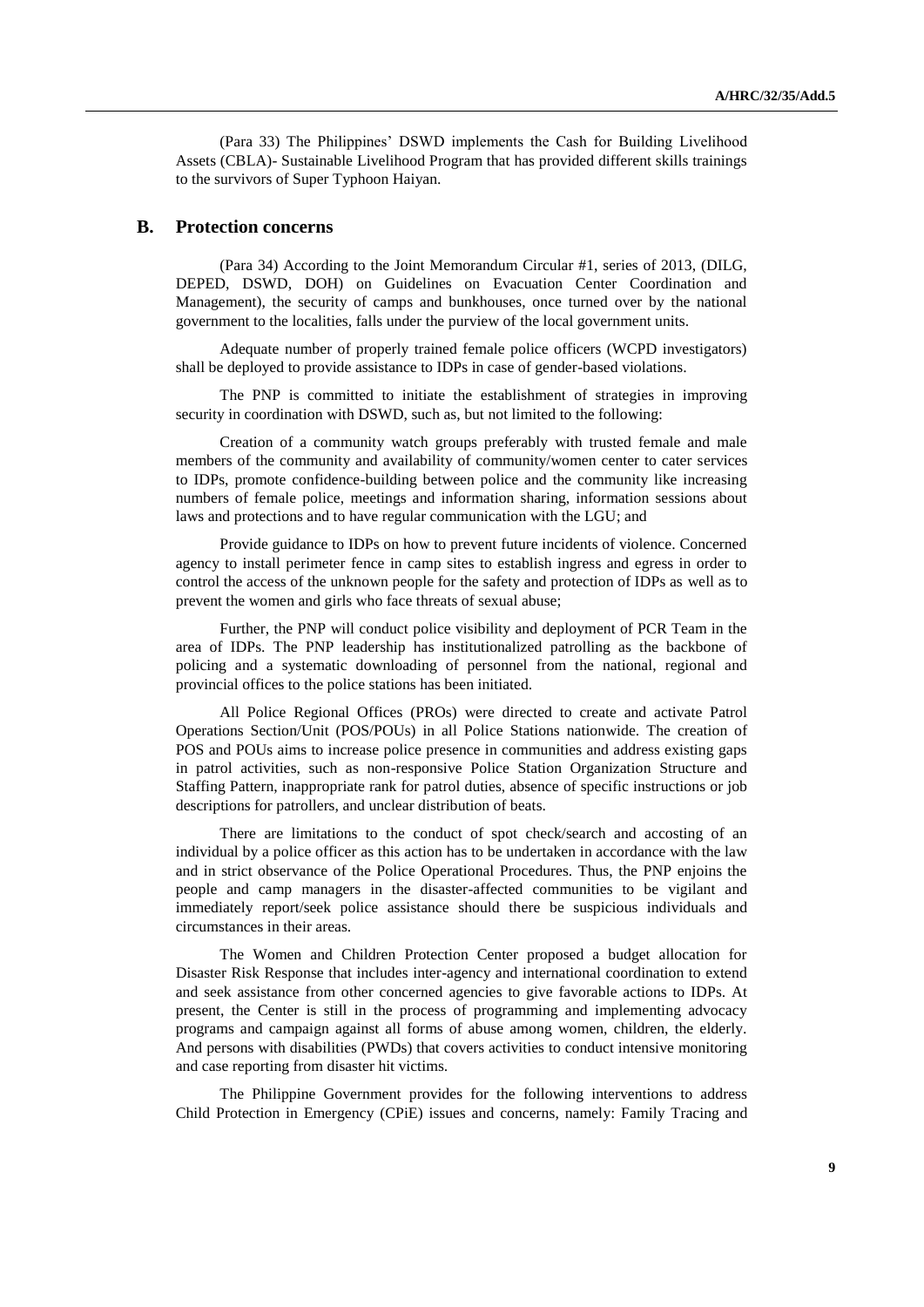Registration; Birth Registration for the separated, unaccompanied, missing and reintegrated children; and the provision of child-friendly spaces (CFS) to address psychosocial needs and access to temporary learning spaces while in transition for eventual resumption of formal school.

Child-friendly spaceswere developed by the Council on the Welfare of Children (CWC) – National Child Protection Working Group (NCPWG). As part of its advocacy and capacity building initiatives on CPIE, the CWC, with support from UNICEF, conducted CPIE Coordination training and orientation on the national implementation guidelines on CFS to members of the NCPWG at the regional and national levels.

(Para 35) The Philippines has noted an increase in the number of marriages between single couples after a disaster. This has been commonly observed between family units to ensure security and to consolidate resources, e.g., two families merged by marriage can share more resources. With regards to female heads of households, he Philippines, through the DSWD, currently employs a process of designating mothers as the head of household. Usually, if the male parent is not around during the issuance of the Disaster Access Family Card or DAFAC, the female parent will be interviewed and assume the role as head of the family and subsequently indicated in the access card. By doing so, any member of the family can easily access government and non-government social services assistance during disaster.

(Para 38) Similar to the response in Para 8. Once the evacuation site is closed, The Philippines, through DSWD, will start implementing its "early recovery" efforts that includes: Continuing relief assistance, Food for Work/Cash for Work Projects (AO No. 15, series of 2008), Emergency Shelter Assistance (ESA), transitional shelters and restoration of damaged facilities. The Philippines also undertakes response interventions in accordance with the situation on the ground and requirements of protection for disaster workers and IDPs.

At the onset of disasters, DSWD identifies and assesses the needs of families in affected areas, whether they be living inside or outside evacuation centres, and provides services using the Disaster Assistance and Family Access Cards (DAFAC). Each DAFAC shows a record of services provided by different agencies.

Families in transitional sites are provided with "continuing relief assistance' while they wait for permanent relocation.

#### **Conflict-induced internal displacement in Mindanao**

(Para 39) The Philippines prohibits the recruitment of children, and has put in place laws and regulations that will prosecute any member of the State's security forces which violate the said policy. Notable is the Department of National Defense Circular No. 1 Series of February 2016 – Child Protection during Armed Conflict Situation.

(Para 40) The Moro Islamic Liberation Front (MILF) is a break-away group of the Moro National Liberation Front (MNLF) due to differences in political goal. The Abu Sayyaf Group (ASG), on the other hand was created by former members of the MNLF. Despite the seeming similarity, it is not accurate to regard both the MILF and the ASG in the same breath due to the very nature and character of said groups.

The ASG is involved in kidnap-for-ransom activities and other criminal and terroristic acts that victimize civilians. The MILF, however, was organized based on a clear political agenda; the group has since signed a political agreement with the Philippine government, the Comprehensive Agreement on the Bangsamoro (CAB).

(Para 41) The term "standing-down" does not appear in the Annex on Normalization of the CAB. Under the said Annex, the MILF shall undertake a graduated program for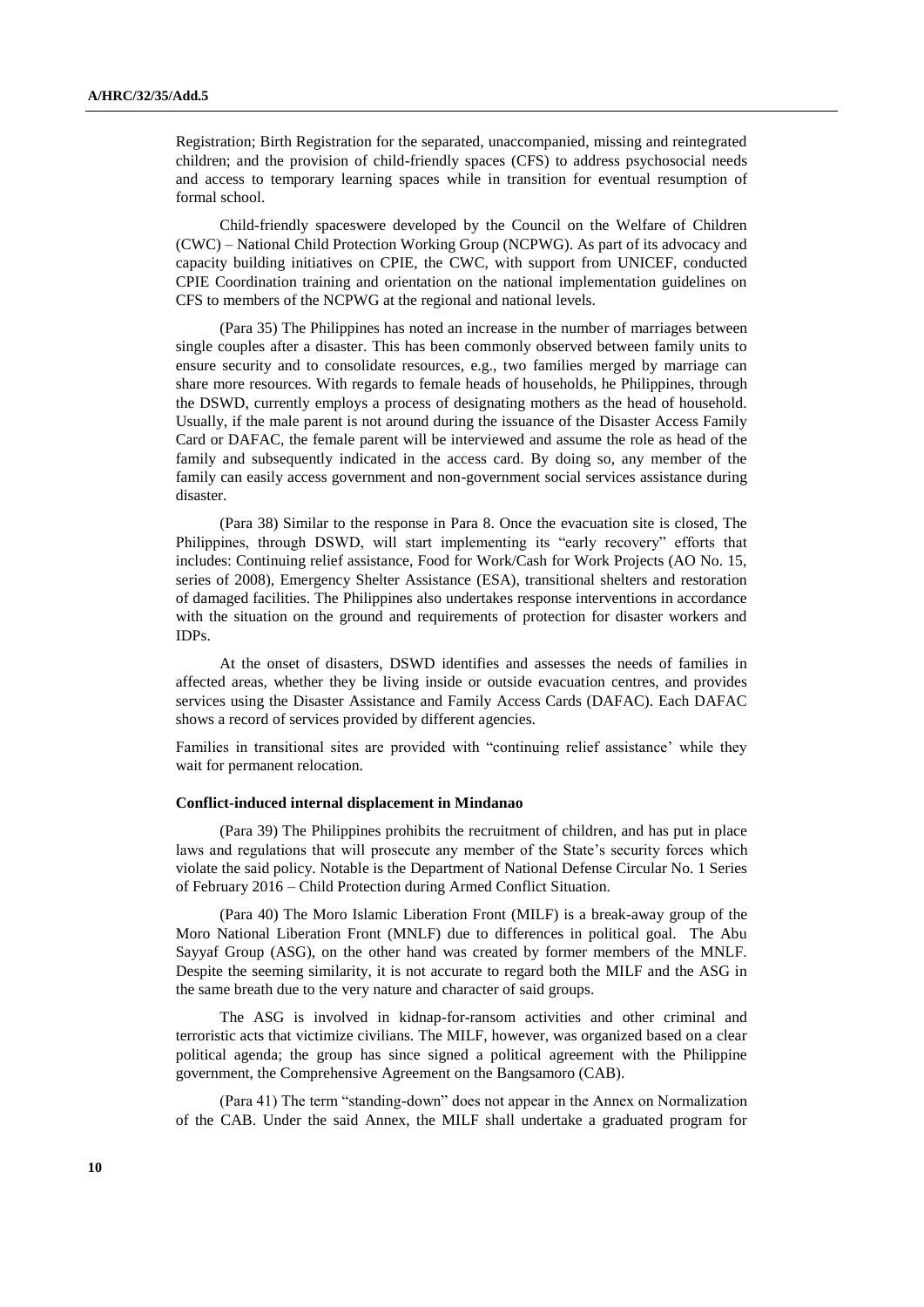decommissioning its forces so that they are put beyond use. Decommissioning shall be a process that includes activities aimed at achieving a smooth transition of the Bangsamoro Islamic Armed Forces (BIAF), the armed forces of the MILF, to productive civilian life.

(Para 43) The Philippine government and the MILF signed an Agreement on the General Cessation of Hostilities. Also known as the Ceasefire agreement, the goal of the agreement is to check and prevent the escalation of armed hostilities between parties. Coordination and communication are key in ensuring that there is relative peace and that the ceasefire agreement is respected, especially in areas where there is MILF presence.

Mamasapano is a municipality where the MILF-BIAF (Bangsamoro Islamic Armed Forces), the armed group of the MILF lives. Other sections of Mamasapano is where BIFF (Bangsamoro Islamic Freedom Fighters) lives. The BIFF is a break-away group of the MILF. It was in the section of the community where the BIFF members resided where the operation of the PNP took place. The PNP was serving an arrest warrant against wanted foreign national Zulkifli Abdhir. The Philippines maintains that the clash did not compromise the passage of the proposed Bangsamoro Basic Law (BBL), the attempt to translate the political agreement (CAB) into a law.

The Bangsamoro Basic Law (BBL) faced numerous issues and elicited reservations during its deliberations in Congress which commenced on the 3rd and 4th quarter of 2014. The Mamasapano incident occurred in January 2015 and may have influenced the deliberations in Congress.

(Para 44)The Philippines, through the DSWD, assisted a total of 65,362 families during the period of the law enforcement operation against the BIFF for the period (DSWD to state months, e.g., As of June 2015 and released a total of PhP 534,304,687 or USD 11,420,434.73 worth of assistance to 65,362 families displaced by the Zamboanga siege from 2013-2015, broken down, as follows:

| Program/Scheme         | No. of               | Cost of Assistance | Cost of Assistance |
|------------------------|----------------------|--------------------|--------------------|
|                        | <b>Beneficiaries</b> | (in pesos)         | (in US dollars)    |
| Balik Probinsya        | 614 families         | 680,516.00         | 14,545.60          |
| (Provision of          |                      |                    |                    |
| transportation         |                      |                    |                    |
| allowance/fuel for the |                      |                    |                    |
| bancas)                |                      |                    |                    |
| <b>Balik Barangay</b>  | 804 families         | 1,600,000.00       | 34,199.01          |
| (Provision of          |                      |                    |                    |
| transportation         |                      |                    |                    |
| allowance/food packs)  |                      |                    |                    |
| House Rental           | 648 families         | 7,336,840.00       | 156,820.41         |
| (Provision of house    |                      |                    |                    |
| rental fee for IDPs)   |                      |                    |                    |
| Home Materials         | 1,082 families       | 5,410,000.00       | 115,635.40         |
| Assistance (HOMA)      |                      |                    |                    |
| (Augmentation to       |                      |                    |                    |
| NHA's housing          |                      |                    |                    |
| program)               |                      |                    |                    |
| Supplementary          | 1,287 children       | 2,141,798.43       | 45,779.61          |
| Feeding (Children ages |                      |                    |                    |
| 2 to 5 years old)      |                      |                    |                    |
| School Feeding         | 500 students         | 380,315.00         | 8,129.00           |
| Program                |                      |                    |                    |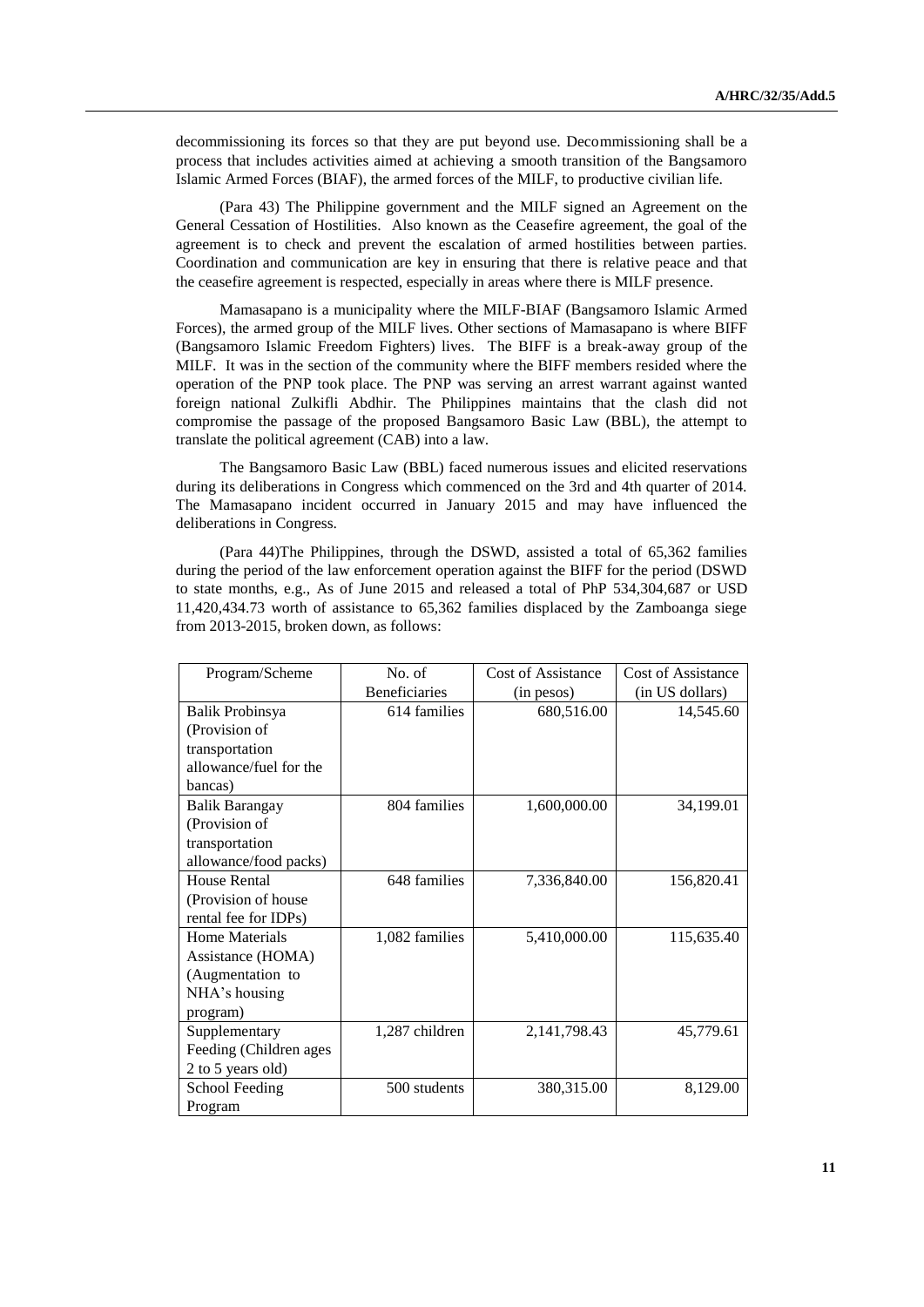| Livelihood Skill<br>Training                                                                                  | 2,386 (trained on<br><b>Basic Business</b><br>Management<br>Training (BBMT)<br>270 (trained for | In coordination with<br>the Technical<br><b>Education</b> and<br><b>Skills Development</b><br>Authority (TESDA) |                    |
|---------------------------------------------------------------------------------------------------------------|-------------------------------------------------------------------------------------------------|-----------------------------------------------------------------------------------------------------------------|--------------------|
|                                                                                                               | employment)<br>81 (hired in<br>canning factory)                                                 |                                                                                                                 |                    |
| <b>Livelihood Grants</b>                                                                                      | 2,836 IDP<br>families/beneficia<br>ries                                                         | 27,322,000.00                                                                                                   | 583,990.81         |
| Food Assistance                                                                                               | 17,733 families                                                                                 | 289,704,117.80                                                                                                  | 6, 192, 245. 9     |
| Non-Food Item<br>Assistance                                                                                   | 7,045 families                                                                                  | 9,256,504.70                                                                                                    | 197,852.05         |
| Cash for Work (Peace-<br>keeping)                                                                             | 1,299 families                                                                                  | 10,040,380.00                                                                                                   | 214,606.9          |
| Food-for-Work                                                                                                 | 19,905 families                                                                                 | 24, 239, 225.58                                                                                                 | 518,098.42         |
| <b>Financial Assistance</b>                                                                                   | 925 families                                                                                    | 2,478,332.00                                                                                                    | 52,972.81          |
| <b>Educational Assistance</b>                                                                                 | 4,822 elementary,<br>high school and<br>college students                                        | 8,199,830.00                                                                                                    | 175,266.28         |
| Fuel for movement of<br>IDPs (with bancas and<br>motorboats)                                                  | 214 families                                                                                    | 35,658.00                                                                                                       | 762.17             |
| Salaries for the 24<br>Jos/Camp staff                                                                         |                                                                                                 | 1,452,080.00                                                                                                    | 31,037.31          |
| Construction of<br>Bunkhouses &<br><b>Recovery Shelters</b>                                                   | 2,763 families                                                                                  | 143,484,113.78                                                                                                  | 3,066,883.97       |
| Provision of plastic<br>water tanks (33 units<br>of 600L capacity)                                            | 114 families                                                                                    | 397,485.00                                                                                                      | 8,496.00           |
| Assistance to Recovery<br><b>Shelters</b><br>Supplies for<br>a)<br>Camp<br>Management<br>$(24 \text{ staff})$ | 34 families                                                                                     | 37,491.00<br>108,000.00                                                                                         | 802.20<br>2,310.88 |
| Assistance to<br>b)<br>untagged<br>IDPs at<br>recovery<br>shelters in<br>Taluksangay                          |                                                                                                 |                                                                                                                 |                    |
| Total number of<br>Families assisted                                                                          | 65,362 families                                                                                 | 534,304,687.29                                                                                                  | 11,420,434.73      |

There are no displaced families in the Grandstand as all families have now been transferred to transitional shelters and or back to their original communities.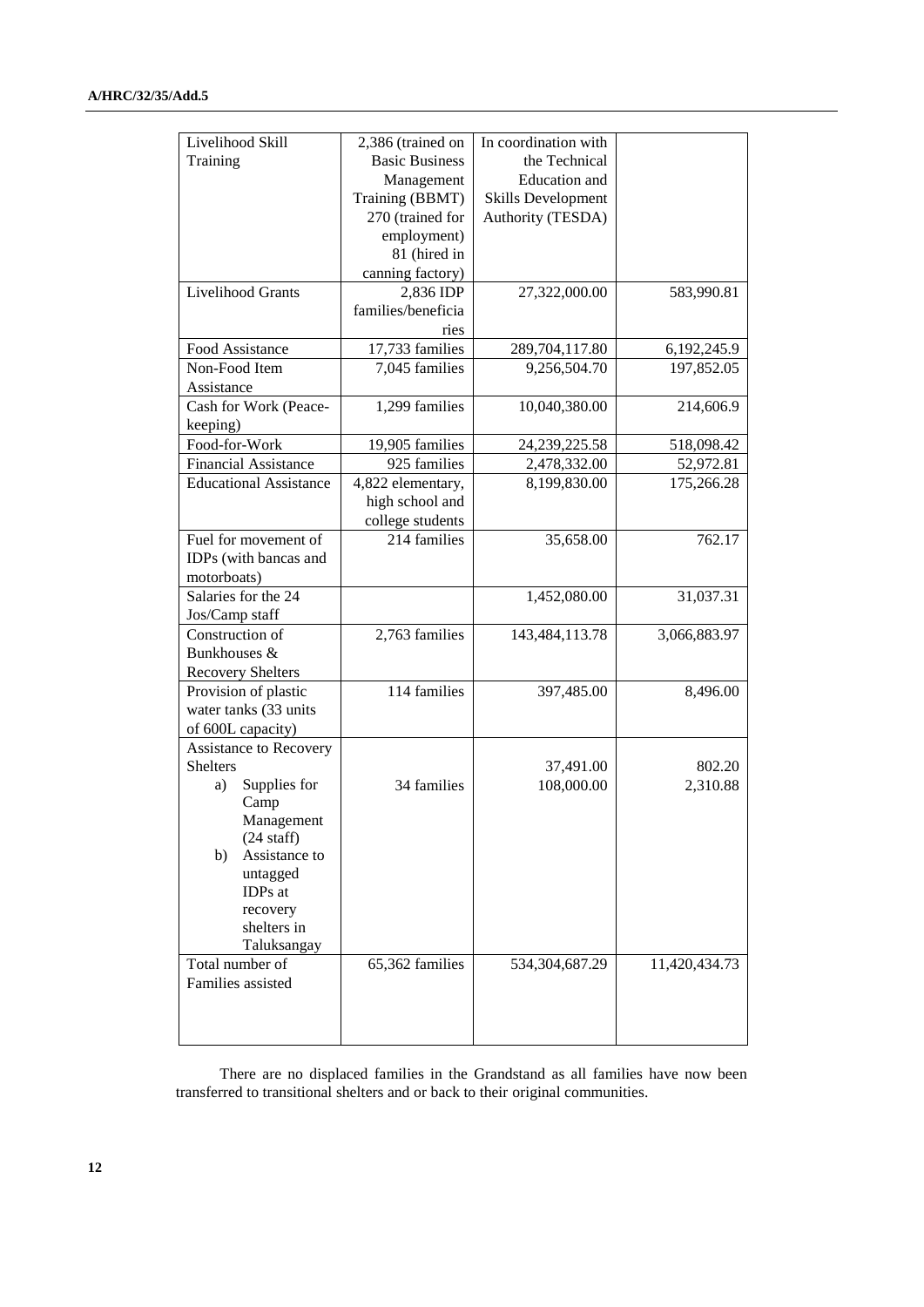#### **Zamboanga**

(Para 45) Some rogue elements of the Moro National Liberation Front (MNLF) besieged Zamboanga City from 9-28 September 2013, affecting a total of 23,794 families. The Government sought to address the needs of affected families by relocating them to permanent housing facilities. As of 21 March 2016, a total of 1,069 families have been transferred to permanent sites while 2,726 families remain in transitional sites.

It may be noted that prevailing poverty in Zamboanga has also encouraged relatives of families affected by the siege, who were living far from the area of the siege, to also seek relief from the government, e.g., food packs, services and other donations.

(Para 46) According to data of the Philippines' DSWD, as of 21 March 2016, a total of 2,243 families remained in transitional housing sites in Masepla (1,334), Buggoc 1 & 2 (255), Taluksangay (85), Tulungatong (281), and Kasanyangan (288). or a total of 2,243 families.

(Para 48) According to the Philippines' DSWD, 17,733 families were provided food assistance amounting to PhP 289,704,117.80 or USD\_6,198,804.80 while 7,045 families were provided with non-food items worth PhP 9,256,504.70 or USD 198,061.62, on top of other support services.

(Para 49) The transfer of families from the Joaquin F. Enriquez Memorial Grandstand to relocation site started as early as June 2014 through the Balik Barangay, Balik Probinsya program contrary to the UNSR's allegations that the families were transferred days prior to his visit in July 2015). Atotal number of 2,730 families have transferred from the Grandstand to relocation sites between June 2014 to July 2015.

Families who refused to move to transitional shelters but chose to return to their original locations (except for No-Build zone areas) received the following assistance:

a) Balik-Probinsya (Return to the Province) = 614 families (PhP 680,516.00 or USD 14,561.01);

b) Balik-Barangay (Return to the Barangay) = 804 families (PhP 1,600,000.00 or USD34,235.23);

c) House rental =  $648$  families (PhP 7,336,840.00 or USD 156,986.51) and other services of DSWD.

A total of 1,082 families availed of Home Materials assistance and food and nonfood assistance amounting to Php5,410,000 or USD 115,757.88 to augmentto the NHA's program

"The UNSR's first site visit was in Zamboanga and he and his team deviated from the mutually agreed itinerary and purposely evaded Philippine government officials to visit the Grandstand by themselves, leaving the Philippine government alarmed as to his whereabouts and, more importantly, his security. The UNSR discovered families returning from the relocation sites gathering belongings left behind after their transfer.

The UNSR may wish to note that the Grandstand had become a hub for donations. Hence, families woud congregate in the area in the hope of receiving donations from private donors that still continue to arrive in the area.'

(Para 50) LGU/Barangays (villages) gives a list to NHA and LGU/NHA posts information in conspicuous areas.

(Para 51) As of 21 March 2016, a total of 175 families remained in the Lupa-Lupa recovery site while 359 families are now in the Mariki Permanent Site. Para 52 (DSWD pls: claims of cramped quarters not up to par with international standards)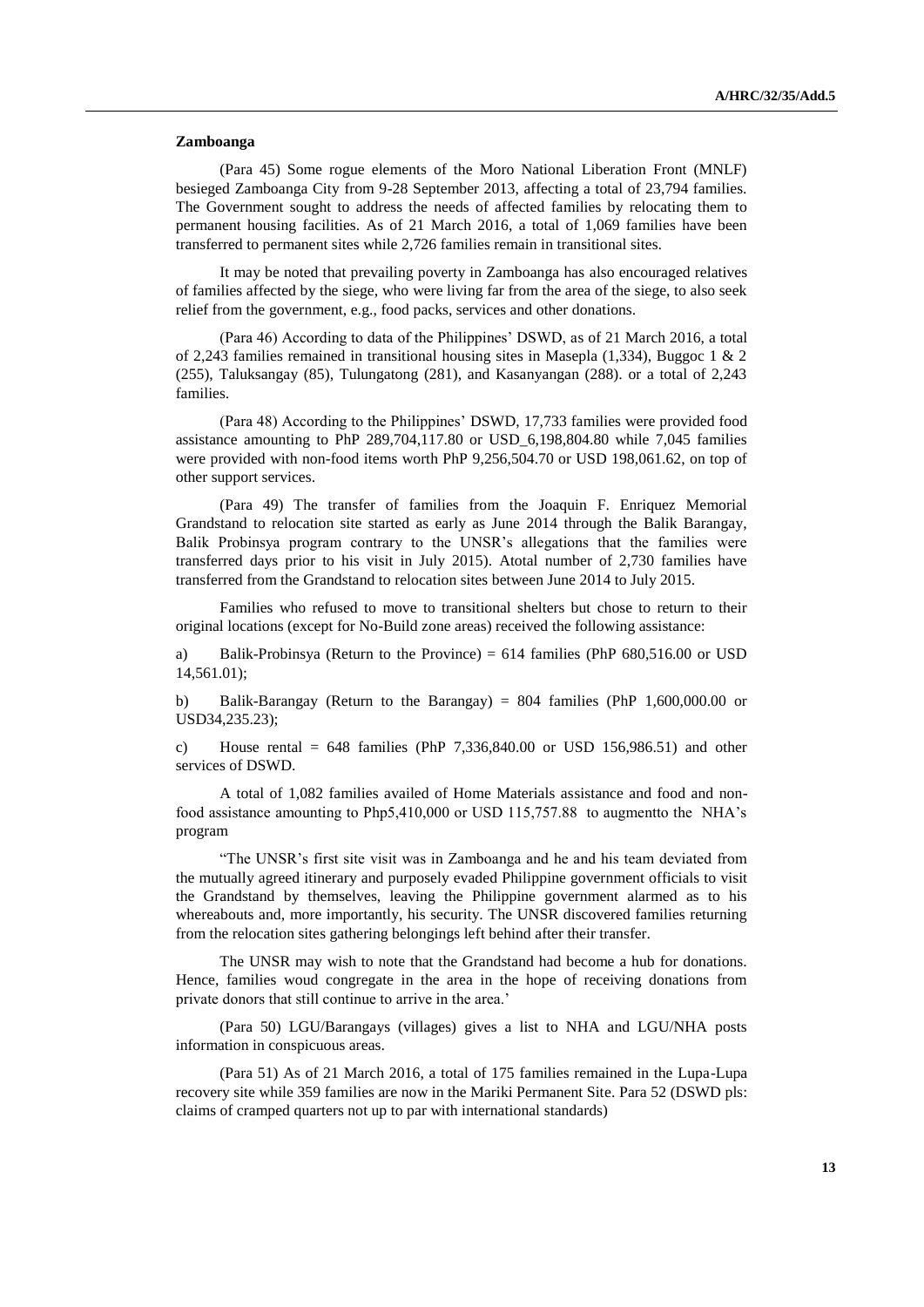(Para 53) The Philippines gives its assurance that Mampang will not be a permanent relocation site. According to the NHA, they have built permanent shelter for the Mampang residents, 203 units of which have been turned over to the occupants, and 100 units of stilt houses turned over to Badjao families.

For Badjao families affected by the Zamboanga siege, 50 family heads have been transferred to the Bugoc transitory site and provided with trainings, as of April 2016. Another 43 family heads were assisted in the Tulungatong Transitory Site and enrolled in the Cash for Work program. A total of 53 children were processed and awarded with birth certificates while 123 students from the Mampang site were provided with educational assistance.

To ensure that the delivery of quality education was not hampered by the siege and to accomplish the return to normalcy of education services and operations, the Department of Education (DepEd), with the assistance of various education partners, provided a number of interventions to affected schools as well as learners and personnel located in transitory sites. Below are the rehabilitation and recovery activities and programs implemented after to the siege:

• Conducted census for all school-aged children relocated to Mampang Transitory Site (MTS) to ensure that the number of temporary learning spaces (TLS) provided would fulfill the needs in the area;

• Trained almost 5,000 personnel on Psychosocial Support Services and implemented Psychosocial Interventions to over 155,000 affected learners;

• Provided over 1,500 copies of Alternative Delivery and Alternative Learning System Modules in MTS as well as in other affected schools;

• Provided over 15,000 teaching and learning kits to personnel and learners;

• Implemented a Special Enhancement Program for the catch-up sessions of learners in MTS and affected schools;

Conducted school feeding programs for over 6,000 learners;

• Constructed 20 TLS, one (1) kitchen, and two (2) water, sanitation, and health facilities in MTS;

• Provided over 2,800 school furniture for learners and personnel in MTS and affected schools; and,

Assigned 19 teachers to teach in MTS, one (1) of which is an Alternative Learning System (ALS) teacher who caters to the out-of-school youth (OSY).

During the implementation of the said programs, more permanent solutions were being planned and implemented by DepEd. The detailed assessment of classroom damages was immediately implemented by DepEd to ensure that there will be enough classrooms and that classrooms are safe and conducive to learning. After the detailed assessment, 280 classrooms in 19 schools were programmed for repairs and construction, of which 84 have been completed while the remaining are currently undergoing construction.

(Para 54) A new school (Kasanyangan Integrated School) will be established in the Kasanyangan Permanent Site which will consist of 75 classrooms. DepEd is coordinating with the National Housing Authority and the local government of Zamboanga City for the timeline of relocation of families to coincide with the completion of the construction of the new school.

(Para 56) Initial efforts to delineatethe ancestral lands and waters of the Sama Bangingi at Simariki Island, Zamboanga City is currently being discussed with partners of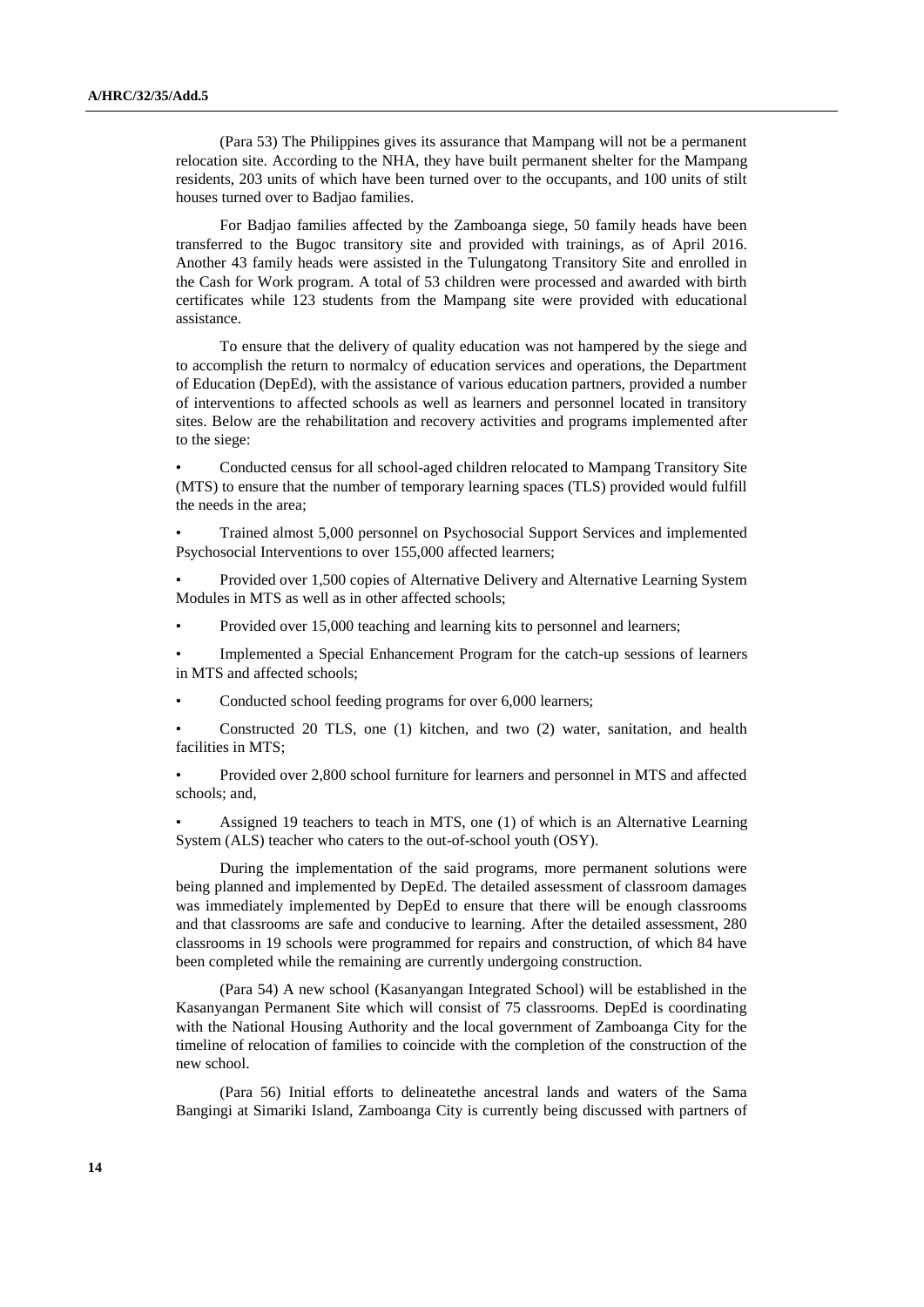the National Commission on Indigenous Peoples (NCIP) such as the Assisi Development Foundation & Ateneo de Zamboanga University.

The Philippines' DSWD implements the Cash for Building Livelihood Assets (CBLA)- Sustainable Livelihood Program that provides different skills trainings to IDPs.

#### **Please see response in para 53.**

(Para 58)It may be noted that prevailing poverty in Zamboanga has also encouraged relatives of families affected by the siege, who were living far from the area of the siege, to also seek relief from the government, e.g., food packs, services and other donations.

The Philippines' DSWD implements the Cash for Building Livelihood Assets (CBLA)- Sustainable Livelihood Program that provides different skills trainings to IDPs.

The NCIP began its efforts to institutionalize a Quick Response Mechanism (QRM) in 2012 to identify indigenous people who are IDPs. This mechanism is based on the principle of respect, recognition and involvement of indigenous socio-economic, leadership, peace building & conflict resolution structures or mechanisms and institutions. In early 2014, NCIP organized an IP Crisis Committee, and conducted an IP Mindanao Conference Committee especially in CARAGA Region as part of the integrated effort of the QRM.

(Para 59) The Philippine Department of Environment and Natural Resources (DENR) enforces the no build zone from the high water line. This regulation has hardly been enforced as families started rebuilding near the coastline again, citing their need to have access to their fishing livelihood.

#### **Maguindanao**

(Para 62) The Philippine Government has adopted several models to bring peace and services to the area, with the establishment of the ARMM, etc. The Philippines has made inroads and acknowledges that more needs to be done, hence, its tireless pursuit for peace in the region.

(Para 63)To reduce clashes and isolate lawless elements, e.g., kidnap-for-ransom gangs, taking refuge in or near MILF communities, the Philippines and the Moro Islamic Liberation Front (MILF) agreed to a General Cessation of Hostilities and the establishment of an Ad Hoc Joint Action Group (AHJAG)covering five conflict—affected areas in Mindanao in May 2002 to effectively facilitate the flow of communication between the conflicting parties and substantially decrease the number of armed engagements when government forces pursue lawless elements.

AHJAG covers the following areas: (1) Maguindanao, Sultan Kudarat, North Cotabato and Bukidnon; Lanao and Misamis provinces; (3) Zamboanga peninsula and ARMM island provinces; (4) South Cotabato, Sultan Kudarat, Sarangani and General Santos City; and (5) Davao provinces. Recorded clashes between the GPH and MILF from 2008 to 2014 were, as follows: 218 clashes in 2008, 115 clashes in 2009, 14 clashes in 2010, 8 clashes in 2011, 0 clashes in 2012 to 2014 and only 1 clash in 2015.

(Para 64) While the Bangsamoro Basic Law has yet to be enacted into a law, the government continues to deliver services to communities affected by conflict. The Sajahatra Bangsamoro was launched in 2014, following the signing of the Framework Agreement on the Bangsamoro (FAB). The program is meant to provide immediate social protection measures to communities jointly identified by the Philippine Government and the MILF.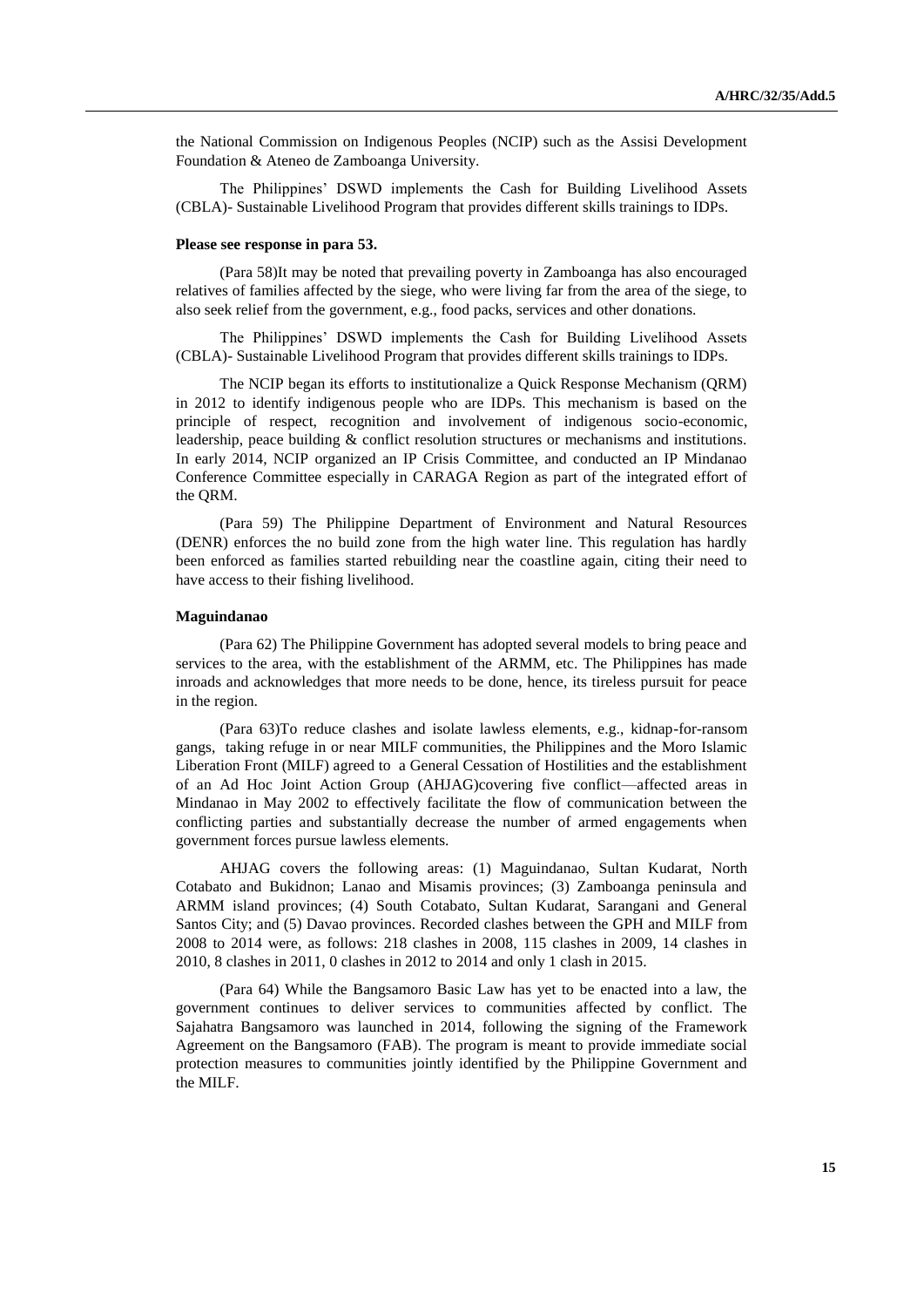The goal of the Sajahatra program is to accompany the peace negotiations and ensure that communities would enjoy "peace dividends," dissuading individuals in the process from again engaging in violent activities.

(Para 65) The Philippine Government's assistance does not end upon the closure of evacuation centers, it continues as long as there is expressed needs upon assessment by LGU and DSWD; early recovery program are provided such as Cash for Work, Cash for Building and Livelihood Assets , Pabaon Package contained family food packs, kitchen wares, ; shelter assistance either emergency shelter program, transitional shelter and permanent core shelter; supplemental feeding for children and other regular social protection programs of the DSWD are accessible to them through Crisis Intervention Unit .

Aside from pursuing peace negotiations, the Philippines has made inroads in bringing crucial services to the most marginalized of these communities through the focused development activities of the PAMANA or the Payapa at Masaganang Pamayanan Program. From 2011 to 2015, the peacebuilding program invested a total PhP 24.3 billion or USD 540 million, covering 15,635 projects in 44 provinces. Of these 44 Provinces, 27 have been recognized by 2015 as having achieved a stable and manageable security situation or a substantial reduction in armed violence, thereby fostering environments conducive to development and investment programs.

(Para 66) Under Article X, Section 21 of the 1987 Constitution, the preservation of peace and order within the Autonomous Region of Muslim Mindanao shall be the responsibility of the local police agencies and shall be organized, maintained, supervised, and utilized in accordance with applicable laws, while the defense and security of the region shall be the responsibility of the National Government.

The "AFP offensives against the BIFF and heavy militarization of the region" is thus within the power and responsibility of the national government. Likewise, it is not "militarization" as there was no attempt whatsoever to prepare the community to take part in the armed engagement.

Nevertheless, the national, regional, and local governments work together to address the needs of affected families, ensuring that both the rehabilitation and relocation, if needed, are addressed. If local funds are not available, national funds are accessed to address the needs of IDPs.

The UNSR's statements are sweeping generalizations, solely blaming the Philippines' security forces for the apparent displacement of families in the conflictaffected areas.

The Philippine Government recommends that the UNSR undertake an in-depth and extensive study of the conflict that has plagued southern Philippines since the 1970's and acknowledge the repeated efforts of the government to negotiate for peace in the region instead of merely relying on verbal accounts he received in the 10 days that he visited the Philippines. Such sweeping generalizations border on irresponsible reporting,and is uncalled for coming from a distinguished expert

The word "militarization" refers to the act of preparing the society for war or other emergencies. It does not connote the conduct of operations by the State's armed forces against organized armed groups or to suppress lawless violence committed by non-state actors. The conduct of offensives by the Armed Forces of the Philippines against the BIFF is well within the power of the State to engage in internal security operations to defend the Autonomous Region in Muslim Mindanao (ARMM) against threats and defend the local populace from atrocities committed by lawless elements.

(Para 67) The Philippines respectfully disagrees with the claim that "no assistance or compensation was provided for the destruction of homes or crops, and does not provide for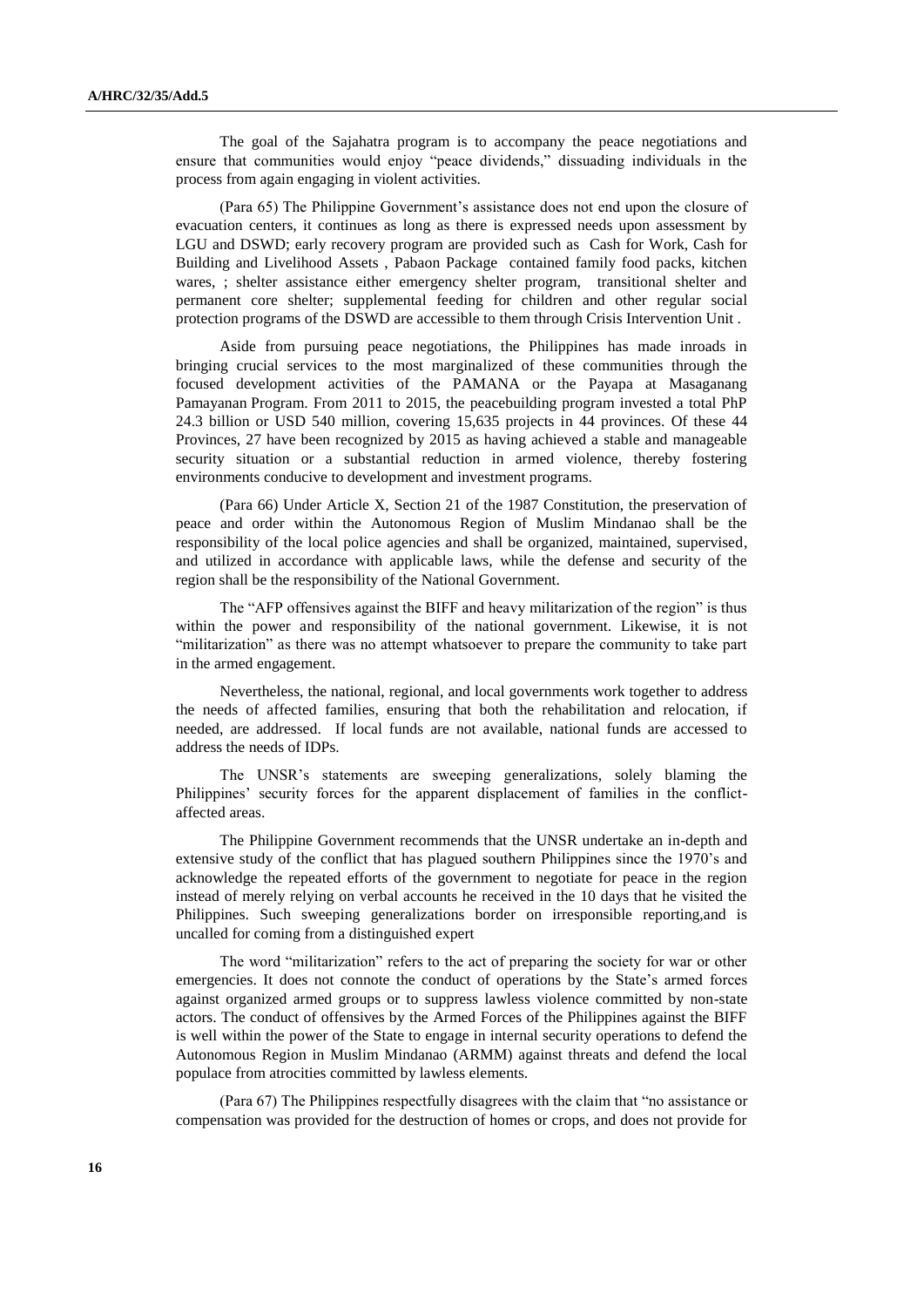relocation, resettlement or the provision of transitional or permanent housing." The statement is tantamount to an accusation without the benefit of providing basis for such remarks. As shown in responses to previous paragraphs (see para 44 to 64), both the national and local government units have provided assistance to affected and displaced populations.

The Philippine Government has provided the UNSR, during its visit, all available opportunities to see the big picture of the IDP situation in the Philippines, both from the point of view of the State and Civil Society Organizations, believing that the process is part of a constructive engagement and dialogue to improve the process of addressing the concerns and needs of IDPs. The Philippines is of the opinion that accusations, sweeping statements, and citing information and/or data sets coming from unverified and unofficial accounts are not conducive to a constructive process, and actually create the impression that the report is meant to "shame" the State instead of helping it improve its processes.

#### **Please also see responses in Para 45 and 46.**

(Para 68) The Philippines' DSWD, as the Vice-Chair for disaster response, is in charge of the following: 1) Provision of Food/Non-Food Items in affected LGUs in cases where prepositioned resources are used during a disaster period; 2) Ensuring availability of safe, secure and accessible evacuation centers for emergencies and disasters; 3) Protection for IDPs inside and outside the evacuation centers are provided with humanitarian needs based on accepted standard.

The Philippines further expresses opposition to the statement that "civil society actors stated that civilians and IDPs are viewed with hostility by the AFP who suspect them of harboring and supporting insurgents" since no data was provided to show that a significant number of civil society actors share the same sentiment.

The complex reality of internal armed conflict is the fact that some civilians and groups cooperate with the insurgents in a transactional exchange relationship. Part of the transactional relation includes information exchange, safe havens, and even support to the propaganda narrative of armed groups.

Hence, the Philippine Government believes that the reportwould have been moreimpartial had the UN SR been more circumspect in determiningthe veracity and objectivity of the statements given by the civil society groups he interviewed. It is inaccurate to state that civilians and IDPs are viewed with hostility by the AFP who "suspects them of harboring and supporting insurgents." The AFP as a professional military organization is aware that the insurgency situation in the Philippines resulted from a myriad of social, political, economic and cultural issues. The AFP is also aware that armed groups use violent means to intimidate civilians.Regrettably, some the civilians cooperate with the insurgents in a transactional exchange relationship. Nevertheless, the AFP is bound by the rule of law and strictly observes the civil and political rights of civilians.

Moreover, no such report was presented to the AFP by civil society organizations or non-government organizations during or immediately after the Zamboanga City incident. Likewise, diligent inquiry was conducted with CSOs stationed within Zamboanga City and no group has claimed to have made such a report nor heard such occurrences as stated in the UNSR's Report.

Lastly, the AFP has strengthened the functions of its Human Rights Office (AFPHRO) which continually engages with civil society, NGOs, international organizations including the International Committee of the Red Cross (ICRC), UN resident agencies, the Commission on Human Rights and other government agencies to promote and protect human rights. The AFPHRO entered into partnerships and established various mechanisms to address and resolve complaints against military personnel. Reports of acts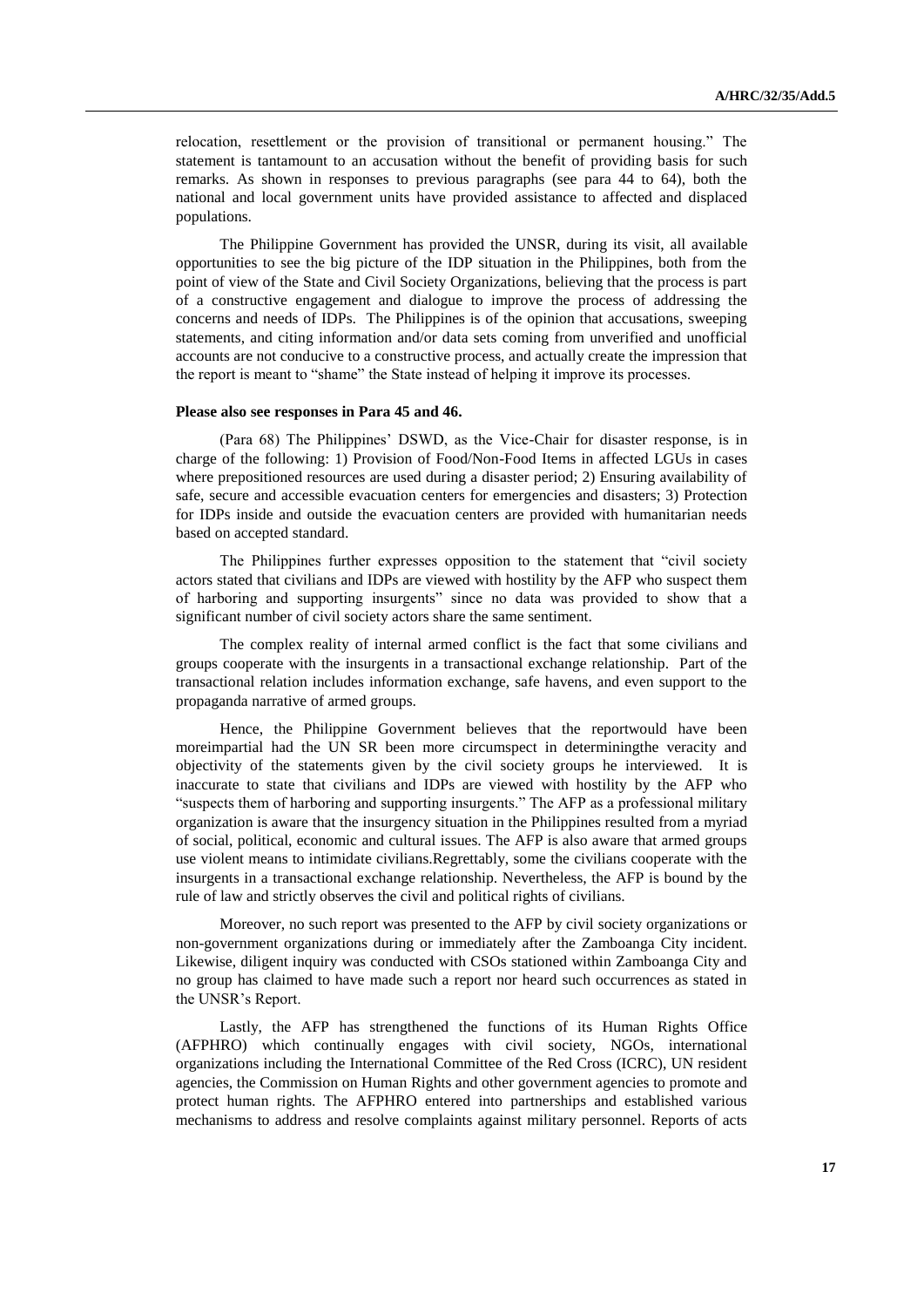of discrimination or unbecoming conduct by soldiers will be prosecuted through the military justice system and/or the criminal justice system.

(Para 69) The Quick Response Team (QRT) refers to a composite team of all categories of trained DSWD Personnel from the Central Office, Field Offices and its attached agencies and members of civil society organizations possessing specific skills and competency ready to be deployed to assist in affected areas and LGUs in delivering disaster relief and humanitarian services during massive natural or human-induced disasters.

The LISTAHANAN or the National Household Targeting System for Poverty Reduction (NHTS-PR) is one of the systems used by the Philippine DSWD as a database in gathering relevant data and is conducted per barangay, consolidated per municipality and finally, per province.

(Para 70) The Philippines is of the opinion that making a generalized claim that "Lumads are often accused by the AFP of being members or supporters of the NPA" is an open accusation and/or judgment without showing a modicum of evidence. Likewise, the term Lumad is a generic nomenclature that refersto all indigenous peoples (IP) in Mindanao from various regions. The AFP investigates and conducts thorough research before it categorizes certain Lumad communities as either influenced or threatened by the New People's Army, the armed wing of the Communist Party of the Philippines.

It is not within the policy of the AFP to publicly, indiscriminately, and unjustly label, accuse or vilify innocent individuals, groups, or organizations by associating them as members or supporters of the NPA. It must be noted that the AFP has been conducting peace and development activities, i.e., PAMANA, in the far-flung areas of the country to spur development and facilitate the delivery of basic services by the government. Called "Bayanihan Team Activities", the "Bayanihan Teams" go to the different communities to liaison with community leaders to determine the communities' primordial needs, including those in the IP communities. The AFP has long been pushing for the full implementation of the Indigenous People's Rights Act under RA 8371. Non-state armed groups, reports indicate, spread misinformation to sow intrigue between the AFP and the communities.

The Philippine Government wishes to emphasize that the AFP is a professional military organization. It is bound by human rights and international humanitarian law, the rule of law and strictly observes the civil and political rights of civilians.

The AFP is the first in Asia, if not the world, to make public its Internal Peace and Security Plan (IPSP) to give the public more leverage in checking the performance of its duties. Moreover, it is also the first in the world to have agreed to a mechanism where civil society groups exercise oversight on its performance especially in the areas of HR-IHL, rule of law, and respect for the peace process.

On the statements, "with regard to the communist insurgency, the indigenous peoples of Mindanao known as Lumads have been disproportionately affected by the longstanding conflict between the government and the New People's Army. Many live in areas where the communist insurgency and counter-insurgency by the AFP are taking place," it must be stated that the IPswere affected by the conflict when the NPA started to recruit them into their ranks.Minors were also conscripted by the group. An example is the case of an IP minor Asinad Bago, a student of Salugpungan, an alternative learning school run by non-government organization, who was exposed to lectures about the NPA's armed struggle.

Assistance to LUMAD IP communities is provided through the Modified Conditional Cash Transfer (MCCT) Program and Sustainable Livelihood Program (SLP) under the Department of Social Welfare and Development (DSWD) which caters to the needs of the IPs especially on their livelihood and economic upliftment. In fact, the first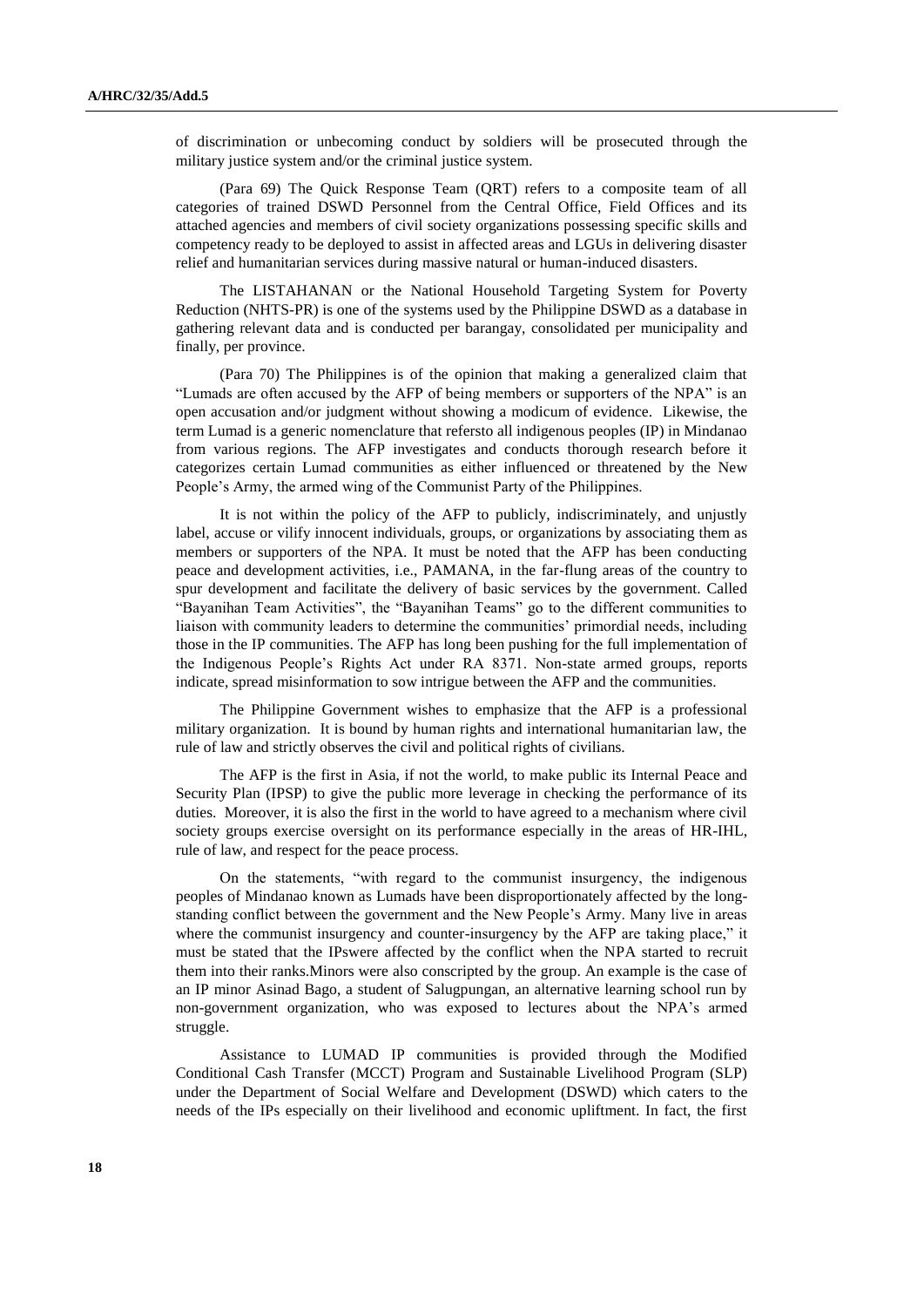segment of animal production such as cows, pigs and carabaos in the IP community of Brgy. Gupitan, Kapalong, Davao Del Norte.

As regards the comment on the Executive Order (EO) No. 546, the objective of said policyis to address the problems of insurgency andsecessionism at the local levels. The campaign against private armies is geared towards an integrated and holistic approach to promote a secured environment conducive to the well-being and development of the Filipino people. The Barangay Peace Keeping Action Team under the local government supports the PNP and the AFP in internal security operations through its barangay tanods, deputized as "force multipliers." The success of E.O. No. 546 in quelling both insurgent and secessionist threats to communities and innocent civilians is seen as the main reason why certain groups allied with these same insurgents and secessionist are calling for the EO's revocation.

The current Philippine administration has consistently taken a strong stand against private armies. Upon his assumption to office, President Aquino gave marching orders for the PNP and the AFP to exhaust all efforts to dismantle private armies that are widely believed to be protected by local warlords and politicians. On 4 August 2010, a Joint Letter Directive 05-2010 (AFP-PNP Joint Campaign to Dismantle Private Armies) was signed by the AFP and PNP Chiefs to prescribe policies, guidelines and procedures to be undertaken in the dismantling of private armies.

(Para 71) The Government maintains that the alleged internal displacements refer to movements of IPs organized or orchestrated by militant leftist groups, condemned by IP leaders in one of their resolutions.Twenty-three IPs from Bukidnon were lured from their ancestral domains and brought to Haran in Davao to be part of the so-called "evacuees" or "displaced persons".

The IP Crisis Committee (IPCC) in the CARAGA region is set to evaluate the cocalled "Lumad Displacement". The Committee and NCIP found out that so-called evacuees are not from affected areas. Many IPs in government sport complexes in Tandag, Surigao del Sur were organized by non-IP groups with political and ideological agenda that have nothing to do with IP concerns.

The Philippines informs the UNSR that it has monitored the perceived "displacement" as a form of "movement of IPs due to enticements of food or meeting personalities such as the President or Manny Pacquaio."

(Para 72) Updates on the two (2) harassment incidents that transpired in Brgy. Bolhoon and Brgy. Siargao, both of San Miguel, Surigao del Sur:

### **In Brgy. Bolhoon**

An Alias Order of Arrest was issued against the respondents, Arab Tejero alias Bobby Tejero, Dating Brital, Bogoy Martines, Lordan Banusan, Tanog Peres, Garito Cabuga and 13 John Does, accused for:

Three (3) counts of robbery under Criminal Case No. 6720-6722 and kidnapping under Criminal Case No. 6723 dated 22 December 2015 signed by Hon. Rufo U. Naragas, Presiding Judge 11th Judicial Region, Branch 40, Tandag City, Surigao del Sur; and

Four (4) counts of grave threat under Criminal Case No. 6968-6971 and three (3) counts of grave coercion under Criminal Case No. 6972-6974 dated 06 January 2016 signed Hon. Ricardo L. Mosquera III, Acting Presiding Judge, 3rd MCTC, San Miguel-Tago, Surigao del Sur.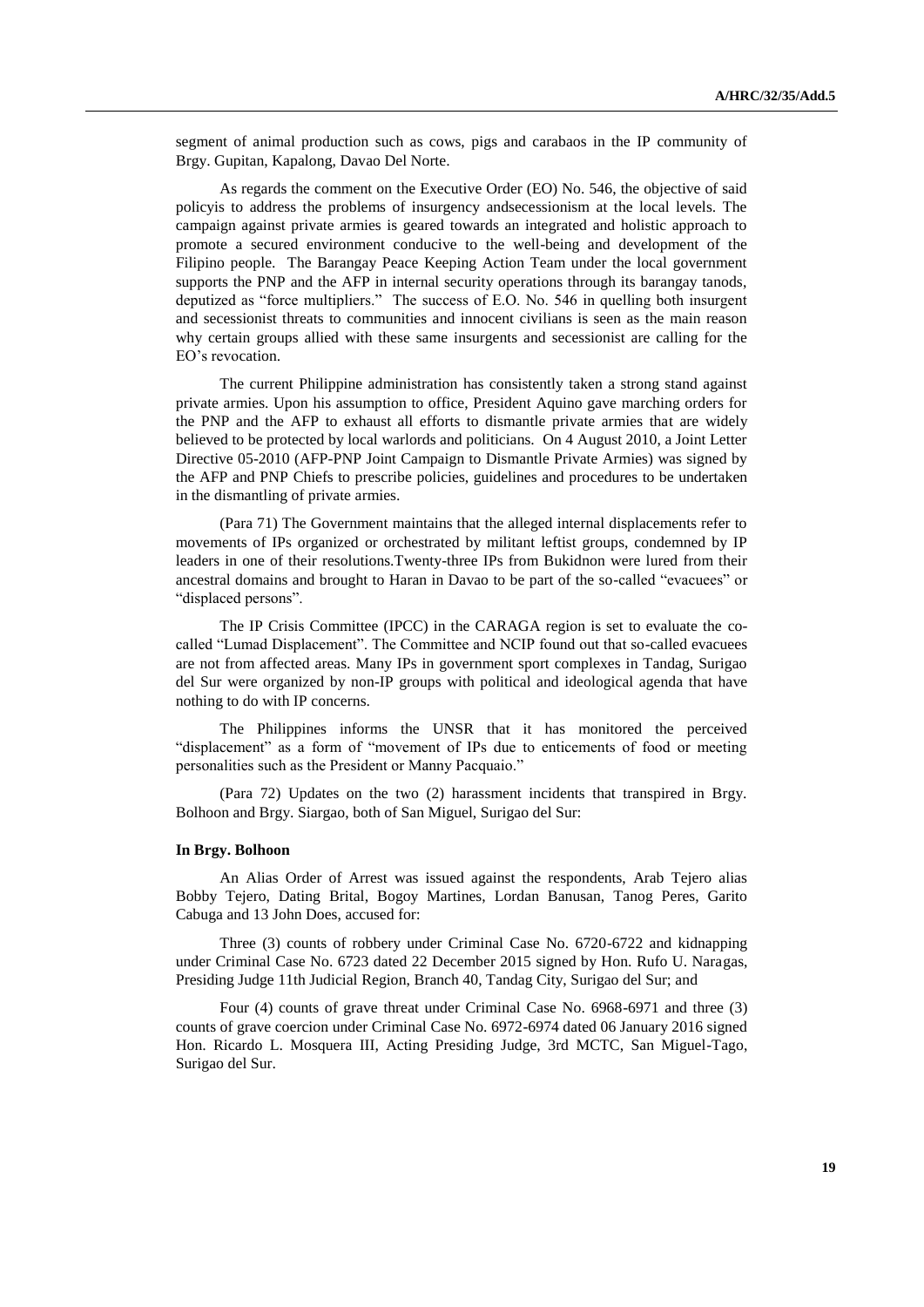#### **In Brgy. Siagao**

On 29 August 2015, Brgy. Captain Julieto Pie of Brgy. Siagao, San Miguel Surigao del Sur called the San Miguel Police Station throughthe PNP hotline informing that two (2) dead bodies identified as Crisanto Tabugol y Silvoza, 30 yrs. old, and Ely "Loloy" Tabugol, 34 years old, both farmers and residents of Purok-3, Brgy. Siagao, San Miguel Surigao del Sur were shot to death by more or less ten (10) unidentified armed men believed to be members of BAGANI Forces under Datu Jasmin Acevedo based somewhere in Brgy. Umalag, San Miguel Surigao del Sur armed with M16, Carbine and M203 rifles.

(Para 73) Cases were already filed in court against the suspects, namely: Bobby Novero Tejero, Margarito Tejero Layno/Garito Layno and Loloy Novero Tejero. Subsequently, a warrant of arrest (WOA) has been issued for their immediate arrest. The PNP and AFP created a Joint Task Force "Bangkaw" to track down and arrest the suspects. Furthermore, on 23 November 2015, the suspects involved in the said killings were included in the List of Wanted Persons with a monetary reward of One Million Two Hundred Pesos (PhP 1,200,000.00 or USD 25,614.00) each under DILG Memorandum Circular Number 2015-136.

At present, the PNP and AFP are continuously exerting efforts to arrest the suspects in the ALCADEV incident. The AFP-PNP tracker teams are still posted in strategic areas while joint combat/law Forces Battalions, are ongoing in the areas of Agusan del Sur and Surigao del Sur.

Of the three rape incidents in Talaingod, Davao del Norte,the case filed before the Office of Provincial Prosecutor, Tagum City, Davao del Norte against the respondents was dismissed for insufficiency of evidence. The complainant Nora Tacay had executed an affidavit of desistance.

Upon receipt of the information, PNP personnel of San Miguel Police Station led by Investigator SPO2 Uldarico L. Laurente Jr., with the close supervision of PSINSP DARWIN YAP YU immediately proceeded to the subject area to conduct investigation.

Initial investigation disclosed that on 28 August 2015, on or about 7:00 p.m., the said suspects arrived at the said place primarily looking for Junior Ilicano, father-in-law of their comrade Roel Ignacio y Quiñonez alias Lover Boy, 24 yrs. old, member of the BAGANI force and a resident of Purok-2 and started to shoot at bystanders and neighboring residents, hitting them in different parts of their body resulting to their instantaneous death.

Recovered evidence from the crime scene where eight (8) fired cartridges of M16 rifle, two lodged bulletsfrom M16 rifles and one fired cartridge of Carbine.Based on the initial investigation, there was no clearevidence showing that the reason of death of the two victims was allegedly by a "grenade incident".

An in-depth investigation is still ongoing. However, the San Miguel Police Station has found some difficulty in securing witnesseswho would execute sworn affidavits.During a case conference and dialogue during the Municipal Peace and Order Council Consultative (MPOC) meeting conducted on 09 September 2015 presided by Hon. Mayor Alvaro S. Elizalde, the immediate family of the victims manifested that they were no longer interested in pursuing the filing of the case nor do they have intentions to retaliate against the suspects. However, the San Miguel Police Station continues to exert efforts in close coordination with barangay officials, tribal leaders, BINs, and other stakeholders for the possible resolution of the said cases.

The Philippines' NCIP advocates for ancestral domains to be considered as sacred grounds and/or domains of peace for IPs and condemns incidents between and among IPs. ThePhilippine Governmentrecommends that the UNSR IDP conduct a more thorough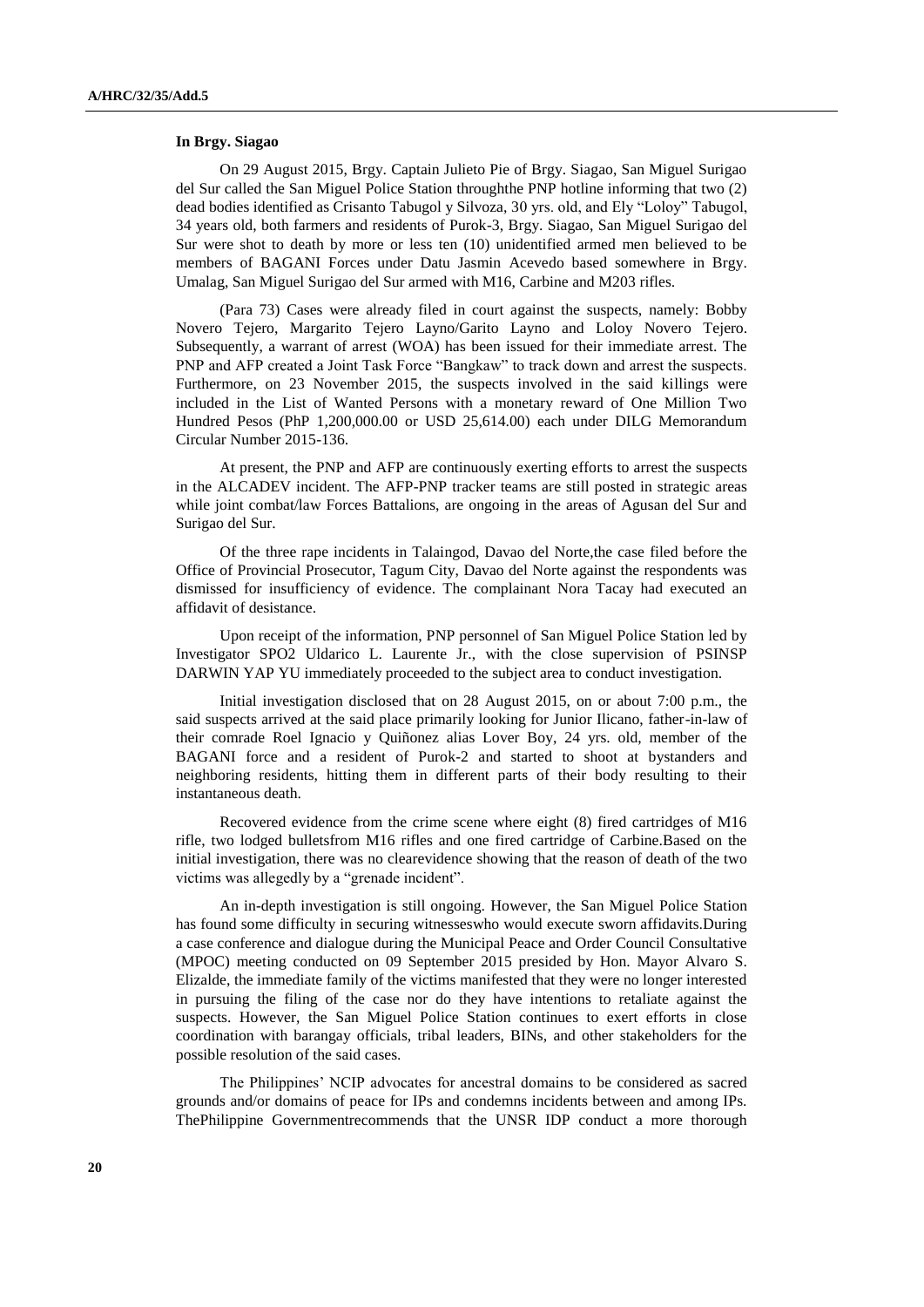validation and analysis of the incidents and where these happened to have a clear appreciation of the IP community.

(Para 74) The Armed Forces of the Philippines (AFP) has no policy that allows the organization and arming of private groups and communities such as the IPs/Lumads. However, tribal warriors or guards are a recognized group in most indigenous communities, together with the religious leaders and the indigenous political structure. The tribal warriors or guards (also known as "Bagani" or "Alamara' – note that different tribes have different terms for similar groups) are tasked to defend their communities against external aggressors.

The Philippines' Indigenous Peoples' Rights Act ensures the independence and freedom of indigenous communities to live in peaceful existence in accordance to their culture and traditions. Conflicts are resolved through their existing political, religious, cultural and judicial processes and structures. Thus, tribal guards as directed by their political leaders known as "datus" and collectively through their tribal council, protect their territory from aggression and atrocities by entities external to their tribe. The tribes coordinate and seek assistance from the AFP, PNP and the local government units to ensure peace and order in their ancestral lands and domain.

The AFP has sufficient capability and does not need to form or create paramilitary groupsthat are not part of the State's formal armed forces to fight in armed conflicts with armed insurgent groups.

On the statement "Lumads, human rights organizations and other have accused the AFP of creating and arming the IP paramilitary groups known as 'Alamara' or 'Magahat'..."

The AFP has no policy that allows the organization and arming of private groups and communities such as the Lumads. However, tribal guards that are part of the indigenous political structure, tasked to defend their communities are against the NPAs are often tagged as "Alamara" by the leftist groups.

(Para 75) Extra judicial killings(EJK) are heinous crimes and allegations of such require details. It is important that cases on EJK be substantiated with material facts so as to validate these with the AO35 databank of the Department of Justice, under the Administrative Order 35, the Inter-Agency Committee on Extra Legal Killings such as names and the place of the incident.

(Para 76) Philippine law prohibits mining and logging in Ancestral Domains. There are issues on encroachment, but these cases are in areas not covered by the law. If the IPs took up arms, it is to defend themselves from the encroachment, manipulations and control of non-IP actors. Extractive companies, large-scale plantations and other similar ventures undergo a process called FPIC (Free Prior Informed Consent). Companies that violate this rule are given notices by NCIP.

(Para 77) The NCIP is fully cognizant of the limitations of the organization, but is exerting efforts to be more responsive to the needs of the IPs. The IPRA is an exemplary law focused on "social justice". The NCIP was created through this law and caters to an estimated 14 million Philippine IPs with more or less 1,500 personnel operating on a lean budget. Notwithstanding its limitations, the NCIP has always been steadfast in its efforts and mandate. In fact, as a commission, it has actedin matters of IP health, livelihood, education, displacement/armed conflict/peace/human rights, litigations and court hearings on violations and complaints, infrastructure and others.

Currently, 69 school buildings with 169 classrooms shall be established in the farflung IP communities to ensure free education for all IP children and even adults who would wish to enroll in elementary schools.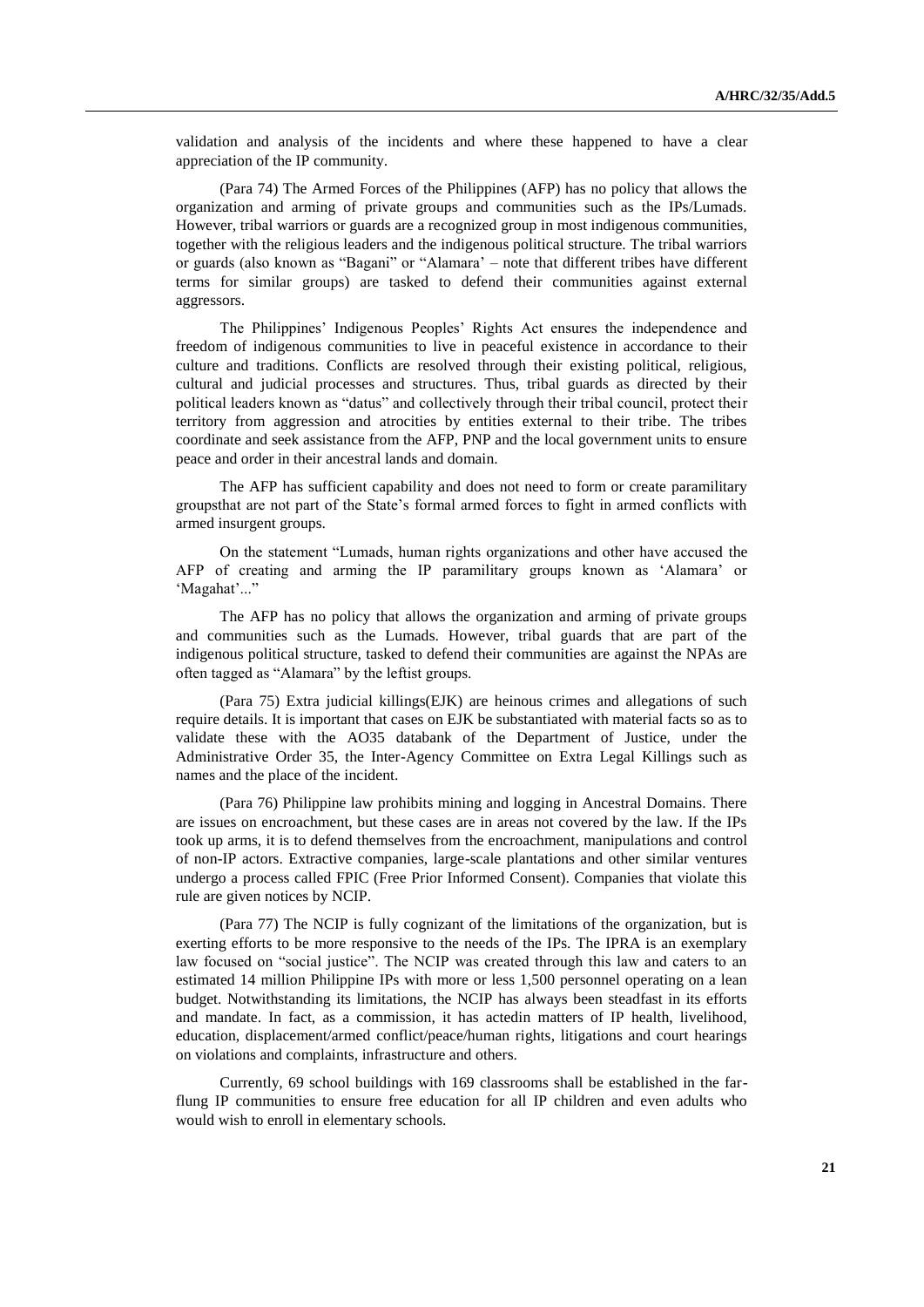Social preparations activities are also being undertaken under the Kapit-Bisig Laban sa Kahirapan – Comprehensive Integrated Delivery of Social Service (KALAHI-CIDSS (KALAHI-CIDSS) program for the establishment of the schools like area validation, clearances, and development, deed of usufruct, community meetings and dialogues.

#### **Haran Center, United Church of Christ in the Philippines, Davao City**

The Philippine Government asserts that the UNSR's mutually agreed itinerary with the Philippine Government did not include the Haran Center. He Informed the State Party of his plan to travel to Haran the night before his departure on 25 July 206, a Saturday. He was specifically informed that no security arrangements had been arranged nor were government officials in the city of Davao informed of his arrival. Despite the lack of permission from the Philippine Government, the UNSR and his OHCHR assistant proceeded with the trip on 26 July 2015, a Sunday when all government offices were closed, and placed the State Party at risk for traveling to a city that was not covered by official or security arrangements. This is contrary to conduct expected of special procedures mandate holders and attention should be called for this disrespectful and unbecoming behavior.

(Para 78) The term "militarization" has often been misconstrued to apply to situations where the AFP conducts patrols in areas where there have been sightings of NPA rebels. The AFP patrols are warranted to negate NPA attacks or extortion of so-called "revolutionary taxes" from the local populace and private business companies. Based on the evidence gathered by other government agencies as well as the AFP, the so-called 700 IPs/Lumads were inveigled and deceived in leaving their communities without the knowledge and consent of their tribal leaders, to receive dole-outs and other items from politicians in Davao, only to be herded to the Haran compound and prevented from talking to their leaders.

The word "militarization" refers to the act of preparing the society for war or other emergency. It does not connote the conduct of operations by the State's armed forces against organized armed groups or to suppress lawless violence committed by non-state actors.

As for the reported incidents involving IPs, the NCIP evaluated the incidents and found that the IPs involved are from different parts of Bukidnon. Kidapawan and Davao. NCIP contacted community leaders where these IPs originated; the IP leaders denied any knowledge of the action of their members in joining the group that went to UCCP-Haran in Davao. The IP leaders of affected communities went to UCCP-Haran to convince their people to return to their communities, but the organizers prevented the IPs to return home.

(Para 79) Statements were gathered from the Office of the Tribal Assembly of Elders/Leaders signed by 48 Datus led by Datu Doming Antonio indicating that the IPs were coerced into moving to the UCCP Haran compound in Davao City with promises.

It is based on these affidavits that the AFP asserts that the victims should be returned to their respective communities. No government agency has been allowed access into the Haran compound, except for the Davao City social welfare officials, who confirmed that the IPswere living in sub-human conditions.

(Para 80) The suicide incident that was reported to have occurred in the facilities run by the United Church of Christ in the Philippines at the Haran Compound in Davao City is not an allegation. The incident happened on 23 February 2015 at 5:00 AM at the UCCP Haran Compound, Father Selga Street, Bangkerohan, Davao City. The victim's name is LITO LUNDIA, who committed suicide by hanging himself by the neck using a nylon rope tied to a mango tree branch. He belongs to the indigenous Manobo tribe and is a native of Sitio Inayaman, Barangay San Isidro, San Fernando, Bukidnon. The remains of LITO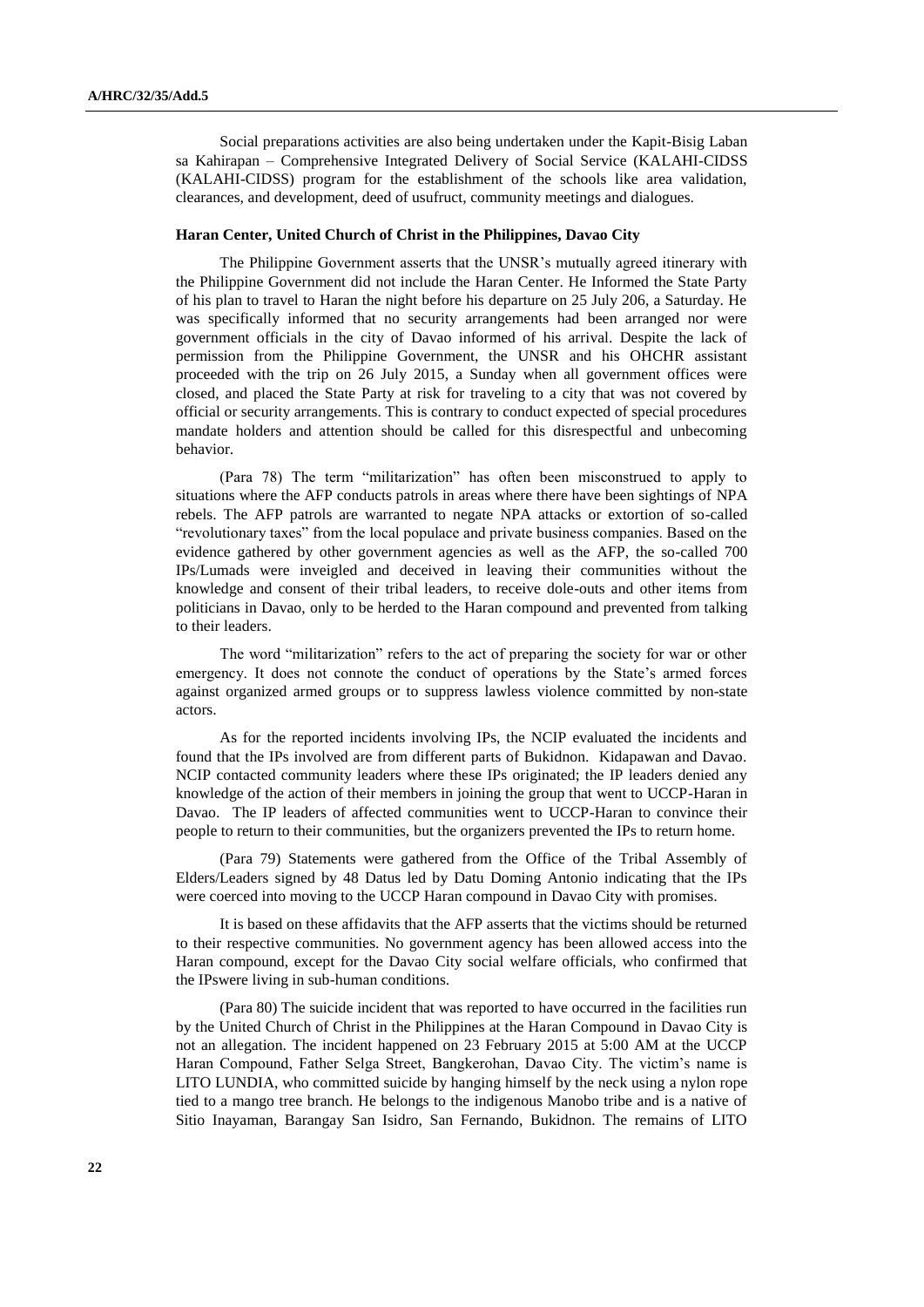LUNDIA were brought back to his hometown and was buried at the public cemetery. The wife, TATA ANGCOMOG LUNDIA, who couldn't bear the loss of her spouse, committed suicide a few days after the burial of her husband. Before her death, Tata Lundia, together with four others, filed a complaint-affidavit before the DOJ Prosecutor in Davao, and attested to the truthfulness of the incident and circumstances surrounding the trafficking and suicide.

The affidavits showed that the persons who brought the IPs to the Haran compound prevented the entry of other individuals into the said compound, thereby proving that the IPs victims were indeed being trafficked. The DSWD attempted to rescue the victims but was prevented from doing so.

The Philippine DSWD, as an exercise of its jurisdiction, provided services outside the UCCP Haran Compound for those who wished to go out and avail of their services. However, the IPs inside the UCCP Haran compound were prevented from leaving the facility

It should also be considered that there are tribal leaders who provided a different statement as regards their trip to Haran. In the Joint Affidavit-Complaint of Datu Kalompot Dalon, Datu Laris Landahay, and Limar Masomoy-ot (all from Sitio Inayaman, Brgy. San Jose, Municipality of San Fernando, Bukidnon), they stated that they went to Davao in the belief that they are joining a dialogue with key officials like President Benigno Aquino, Davao City Mayor Rodrigo Duterte and Congressman Manny Pacquiao. They were also allegedly promised "sacks of rice, grocery items, kitchen utensils and farm tools".

These accounts by IP leaders have prompted government officials to question the allegations of "evacuation due to armed conflict" in the IP areas when husbands and fathers such as the former Lito Lundia would leave their wives and children to evacuate only by themselves.

(Para 81) The Philippine government vehemently denies that its State forces are militarizing communities. The Philippines is a democratic country, and alleging that it is involved in militarizing civilian communities undermines its democratic standing in the community of democratic nations. The presence of soldiers in conflict-affected communities threatened by insurgents is part of the mandate of the AFP to protect the people from threats and violence. The Philippine State respectfully requests the UNSR from making judgement statements especially if these cannot be substantiated by evidence.

On the statement "…They wished to return to their land but stressed that they can only safely do so if the long-term militarization ends and they have guarantees of safety, dignity and protection. They described alleged forced recruitment into paramilitary groups which operate under the auspices of the AFP and regular harassment by the AFP in the context of the ongoing conflict," should not be attributed to the AFP as it is not engaged in any militarization activities. The presence of soldiers in conflict-affected communities threatened by insurgents is part of the mandate of the AFP to protect these communities from threat and violence caused by armed insurgents or criminal elements.

On the phrase "…The paramilitary group Alamara allegedly killed a 15-year old boy…" The actual facts of this case involved a family clan versus the NPA. Based on police reports, a man was killed by the NPA. As retaliation, the members of the man's family killed a relative of the NPA involved in the killing. This happened to bethe 15-yearold boy. It is, hence, a case of tribe vs the NPA, not the Alamara.

(Para 82) The 'schools' or 'IP schools' mentioned in the report in connection with government 'accreditation', mainly refer to the Salugpongan Ta 'Tanu Igkanogon Community Learning Center (STTICLC), which operate a network of privately-run schools. The Department of Education (DepEd) had earlier clarified that DepEd Region XI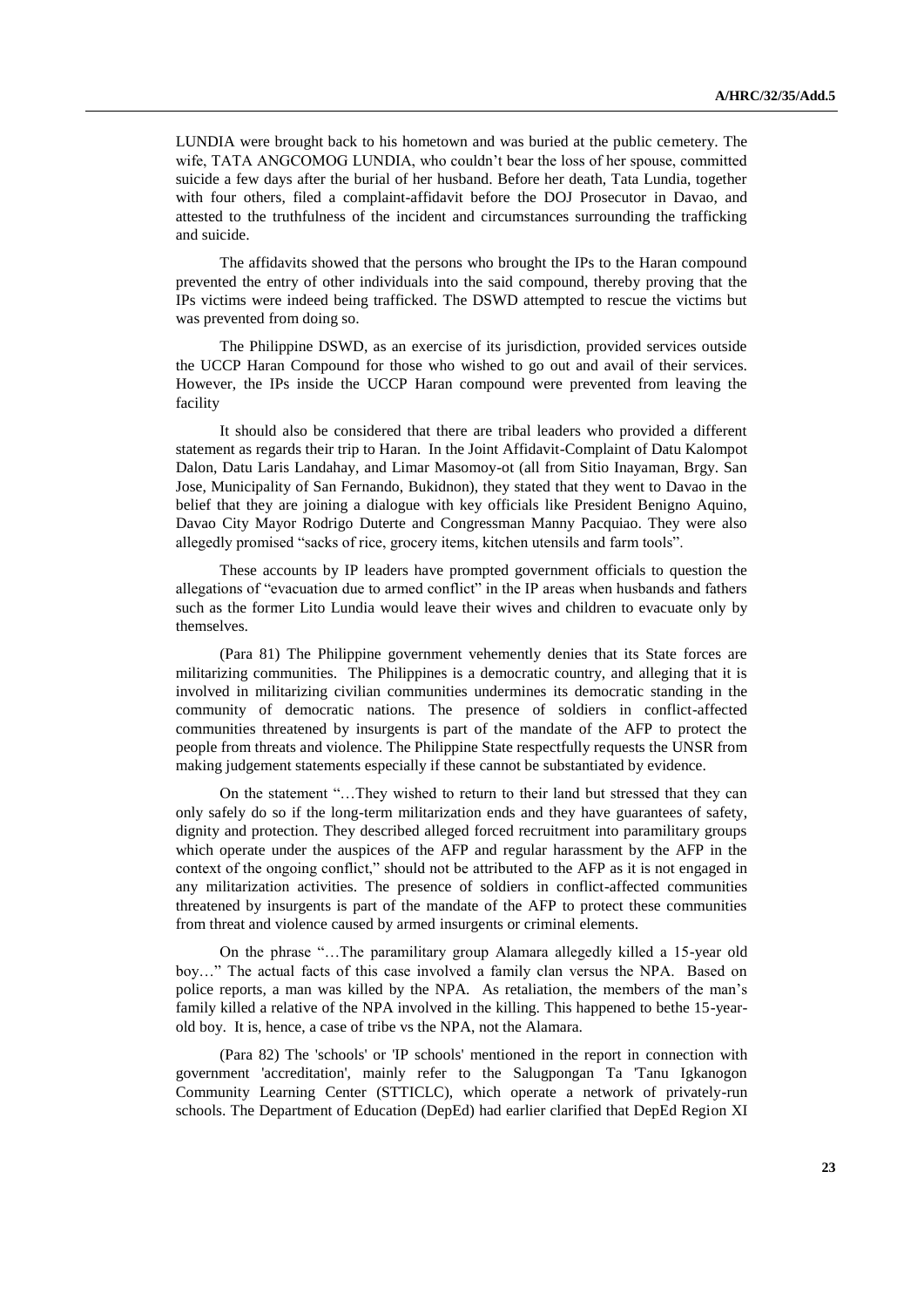issued a permit to operate STTICLC for SY 2015-2016 despite the delayed submission of its application and corresponding requirements to renew its permit.

Allegations of attacks, threats and harassment against schools and teachers by State and alleged paramilitary forces have been consistently referred by DepEd to the Inter-Agency Committee on Children in Armed Conflict (IAC-CIAC). The IAC-CIAC verifies these reports using factual accounts and investigation.

On the establishment of new public schools for indigenous peoples (IP) communities in Mindanao

The Philippines, through DepEd, shall open new public schools in two hundred fifty-one (251) sites in various IP communities in Mindanao. The table below provides the number of schools to be opened per region:

|             | No. of New             |
|-------------|------------------------|
| Region      | Public Schools to open |
|             | SY 2016-2017           |
|             | 18                     |
| X           |                        |
| X           | 39                     |
| X           | 69                     |
| Ī           |                        |
| X           | 50                     |
| $_{\rm II}$ |                        |
| X           | 75                     |
| III         |                        |
| T           | 251                    |
| otal        |                        |

The general policy and program context of this initiative is anchored on DepEd's mission to protect and promote the right of every Filipino to quality, equitable, culturebased, and complete basic education. Aside from the specific provisions of the Philippine Constitution on IPs and their right to education and cultural integrity, which DepEdis operationalizing, as guided by the National Indigenous Peoples Education (IPEd) Policy Framework (DepEd Order No. 62, s. 2011). This effort is pursued in line with the Indigenous Peoples Rights Act (IPRA) of 1997, Republic Act No. 10533 (The Enhanced Basic Education Act of 2013) and its Implementing Rules and Regulations (Section 8.4), and the IPEd Curriculum Framework (DepEd Order No. 32, s. 2015), among other related laws and policy documents.

Of the 251 new public schools to be opened in SY 2016-2017, six hundred five (605) classrooms would be constructed and five hundred eighty-three (583) new public school teachers would be deployed. DepEd shall undertake classroom construction in partnership with DSWD through its Kalahi-CIDSS National Community-driven Development Program (NCDDP). DepEd and DSWD shall employ an approach in classroom construction and school site development that is responsive to the cultural, geographical, and environmental context of the indigenous communities to be served. Classroom design shall take into consideration indigenous architecture, construction, and planning approaches, in consultation with the community. The 583 new teachers to be deployed shall be trained by DepEd on curriculum contextualization in line with its IPEd Program.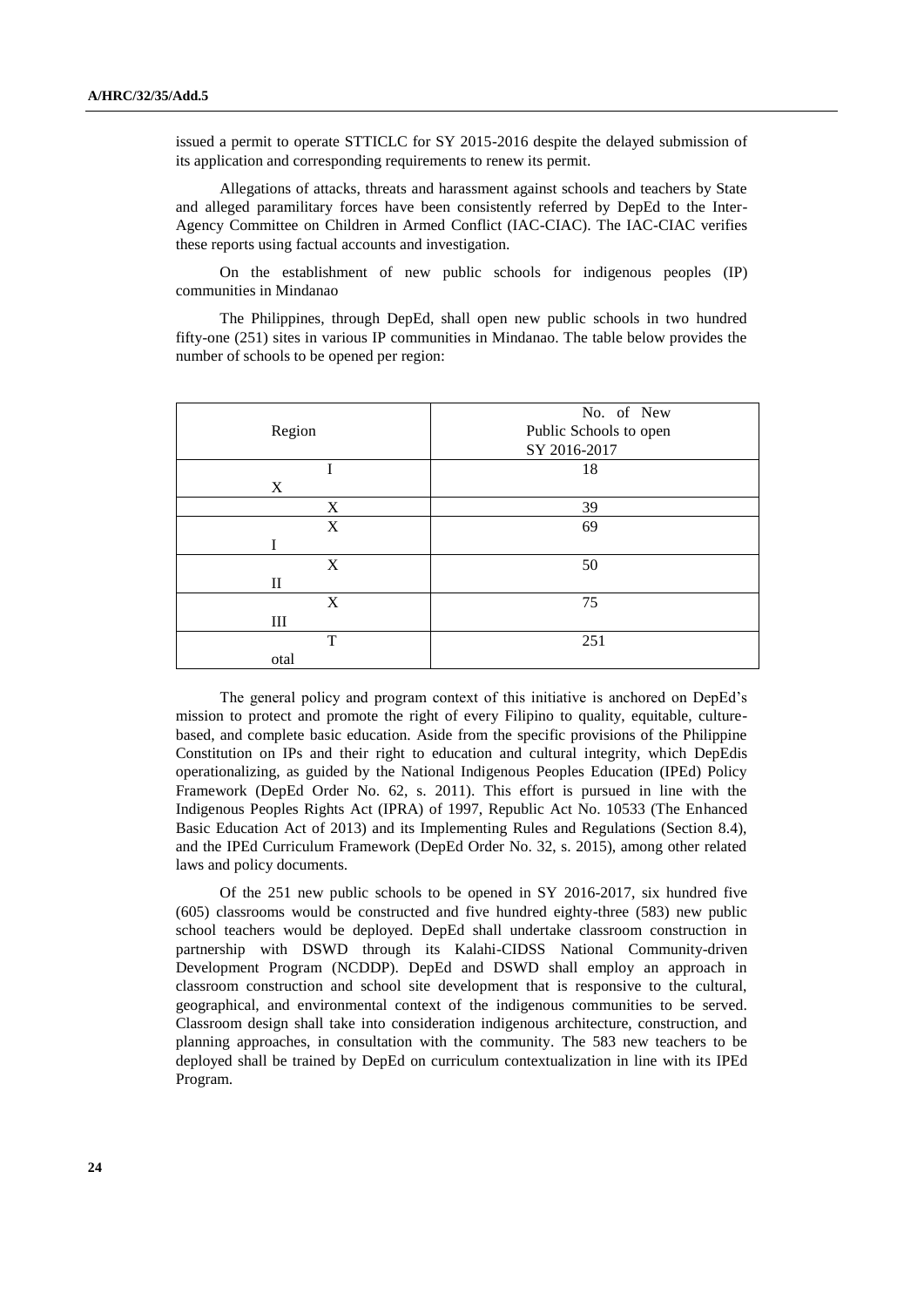Through this initiative, DepEd intends to contribute to the expansion of the number of public schools that can offer culture-based basic education in the context of IPs, consistent with the goals of the K to 12 Basic Education Program. It also aims to bolster efforts to develop more classrooms and learning spaces that are culturally responsive, which is an integral part of creating an enabling environment for the effective implementation of a contextualized curriculum for indigenous learners.

#### **New Public Schools in Talaingod and Kapalong, Davao del Norte**

For Talaingod and Kapalong, Davao del Norte, DepEd has opened 10 new public schools (5 in Talaingod and 5 in Kapalong) last SY 2015-2016, with 22 new teachers deployed in the said schools. This coming SY 2016-2017, DepEd shall open 10 new public schools in Talaingod (wtih 20 new classrooms to be constructed and 20 new teachers) and 11 new public schools in Kapalong (wtih 26 new classrooms to be constructed and 31 new teachers).

The DepEd is also expanding access to basic education services in IP communities with the intention to scale-up the establishment of schools in indigenous communities. For 2016, the target is three hundred (300) priority sites in geographically isolated and disadvantaged areas (GIDAs) in different parts of the country. In Mindanao, there are 251 priority sites identified for the establishment of new public schools in Regions IX, X, XI, XII, and XIII.

Aside from these efforts, a high-level inter-agency task force was created to provide immediate social protection interventions for IP communities in Northeastern Mindanao. The intention of the task force is to ensure that programmed projects are aligned to priority IP communities in Mindanao.

Moreover, it must be emphasized that all establishments or infrastructures that are put up in ancestral domains must have the "free prior informed consent (FPIC)" of the community. Part of ensuring that the rule of law is enforced is to require FPIC in these areas from the duly acknowledged tribal leaders of the area.

The Rapporteur should have also asked if the schools in questions actually filed applications for accreditation. Based on records of the Department of Education, very few of these alternative learning schools (ALS) have actually filed applications for accreditation. If so, the request to be "accredited in a timely manner" becomes a futile demand.

The statement, "The demands of the IPs includes; disband and disarmed the paramilitary groups; cease forced recruitment; arrest and prosecute paramilitary or military forces that engage in violence against civilians; end tagging individuals as NPA suspects; withdrawal of the AFP from communities; ensure that schools operate freely without interference or military/paramilitary presence, threats or violence and ensure that their schools are accredited in a timely manner; ensure a functioning rule of law and law enforcement; and provide social services to indigenous peoples equal to people in other areas of the country", is a very sweeping and general statement attributed to the entire IP populace. These sentiments are not shared by every IP as majority of them do not subscribe to the violent struggle perpetrated by IP NPAs. Schools are indeed necessary in the IP communities provided this should subscribe to the standard regulations set forth by Department of Education in putting up schools in their communities. The obligation of the State to secure and protect their communities through regular presence of the AFP, particularly in areas where NPA are active, is a duty that must be exercised by the State as mandated by law.

Regarding the statement, "…ensure that schools operate freely without interference or military/paramilitary presence, threats or violence and ensure that their schools are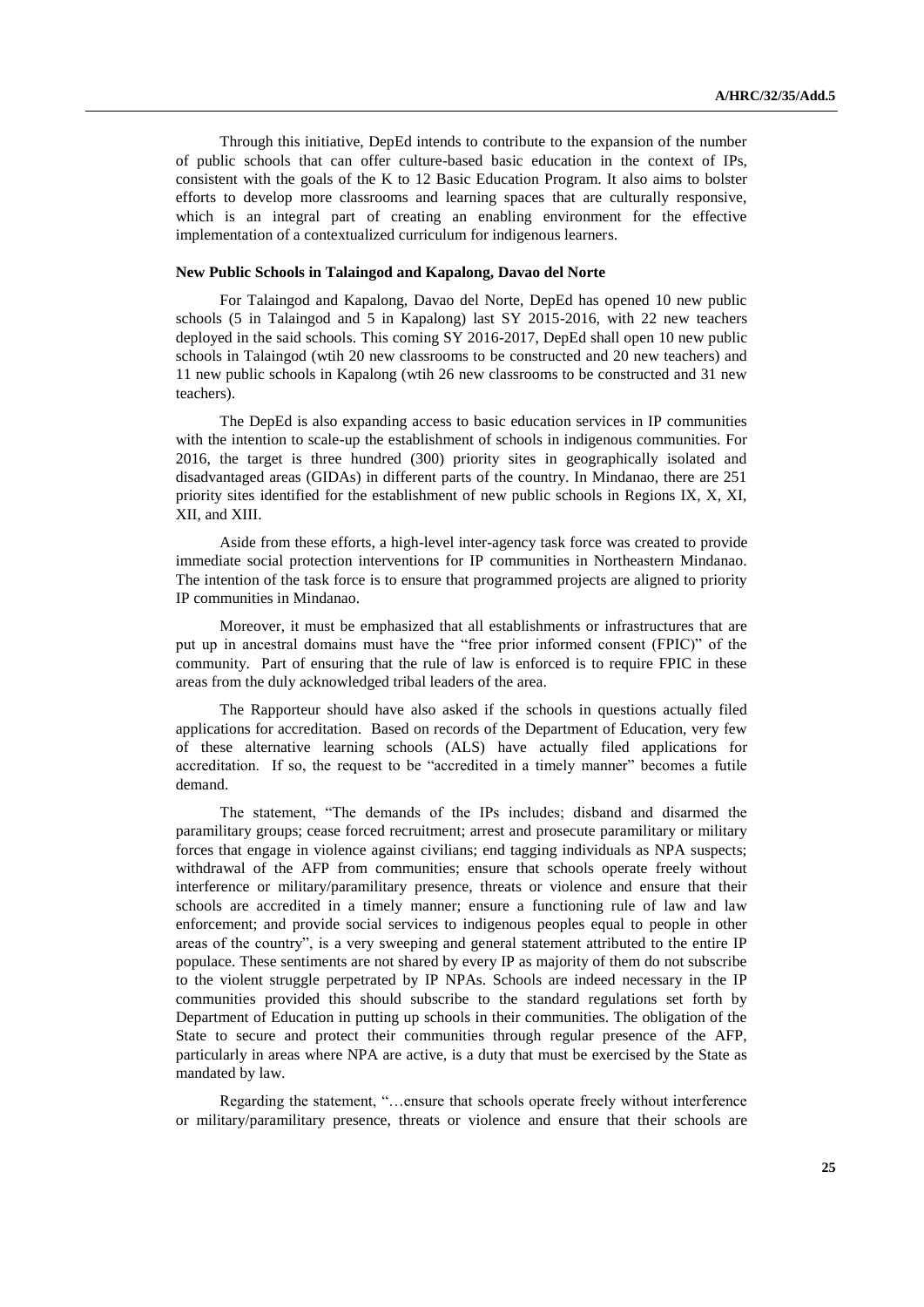accredited in a timely manner..." the Department of Education (DepEd) issued DepEd Order no. 44, s. 2005 declaring its position that all schools are and should be established as zones of peace. It has also promulgated DepEd Order no. 40, s. 2012 to ensure that learners are safe from all forms of violence perpetrated by all persons/stakeholders and not just armed groups. In addition, DepEd Memorandum Circular no. 221, s. 2013 states that carrying of firearms are prohibited in the premises of the school grounds, even for personnel of government agencies permitted to carry firearms.<sup>1</sup>

Meanwhile, accreditation and operation of private schools also depend on the private school's compliance to the protocols and documents needed for accreditation as well as the minimum standards/requirements of operation.

(Para 83) The NCIP is mandated to protect and promote IP rights and their wellbeing and works with various stakeholders, whether they be the government and the military, insurgents, , international organizations or NGOs/CSOs address IP issues

NCIP organized a Certificate of Ancestral Domain Title (CADT) holder's conference which resolved that these anti-NCIP statements came from IPs who were not following customary laws and the Indigenous People's Rights Act (IPRA).

(Para 84) The schools were not closed but temporarily subjected to regulation in response to the Talaingod Tribal Council's request for government intercession.

In the bid to address the need to provide better access to basic education in IP communities, the schools being established by the DepEd adapts a design that incorporates indigenous architecture, construction, and planning approaches.

Furthermore, the occupation of AFP personnel of schools is vehemently denied. The AFP is guided by regulations while in the premises or within school or hospital premises as provided in AFP, GHQ Letter Directive No. 25, dated 15 July 2013. The AFP Letter Directive No. 25 was later rescinded by DND Circular No. 01 dated 4 February 2016, the subject of which is on Child Protection during Armed Conflict Situations.

#### **Tampakan**

(Para 85) The Philippine Government has a policy on mining which governs all mining operations in the country including defining areas where mining can be allowed. There are also processes that are enshrined in the IPRA Law concerning the use of their ancestral lands/domains. The Philippines, through the Mines and Geosciences Bureau of the Department of Environment and Natural Resources (MGB-DENR), ensures that all mining companies, including the Tampakan Cooper Gold Project in Mindanao, are compliant with RA No. 7942, also known as the Philippine Mining Act of 1995 and its Implementing Rules and Regulations, which requires Free and Prior Informed Consent (FPIC) before any Mineral Agreements, Financial or Technical Assistance Agreements or mining permits can be granted in areas subject to Certificates of Ancestral Domains/Ancestral Land Claims.

Should a Mining Agreement be reached between the mining company and the Indigenous People's communities, the concerned Indigenous Cultural Communities (ICCs) shall also receive a royalty payment of not less than one percent (1%) of the gross output of the mining operation. Thus, on the claim of 'lack of consultation', the Philippines would appreciate if the UN Special Rapporteur could cite the parties involved so that it can validate their statements.

<sup>&</sup>lt;sup>1</sup> DM no. 221, s. 2013 has exceptions for carrying firearms if the peace and order situation in the area requires such measures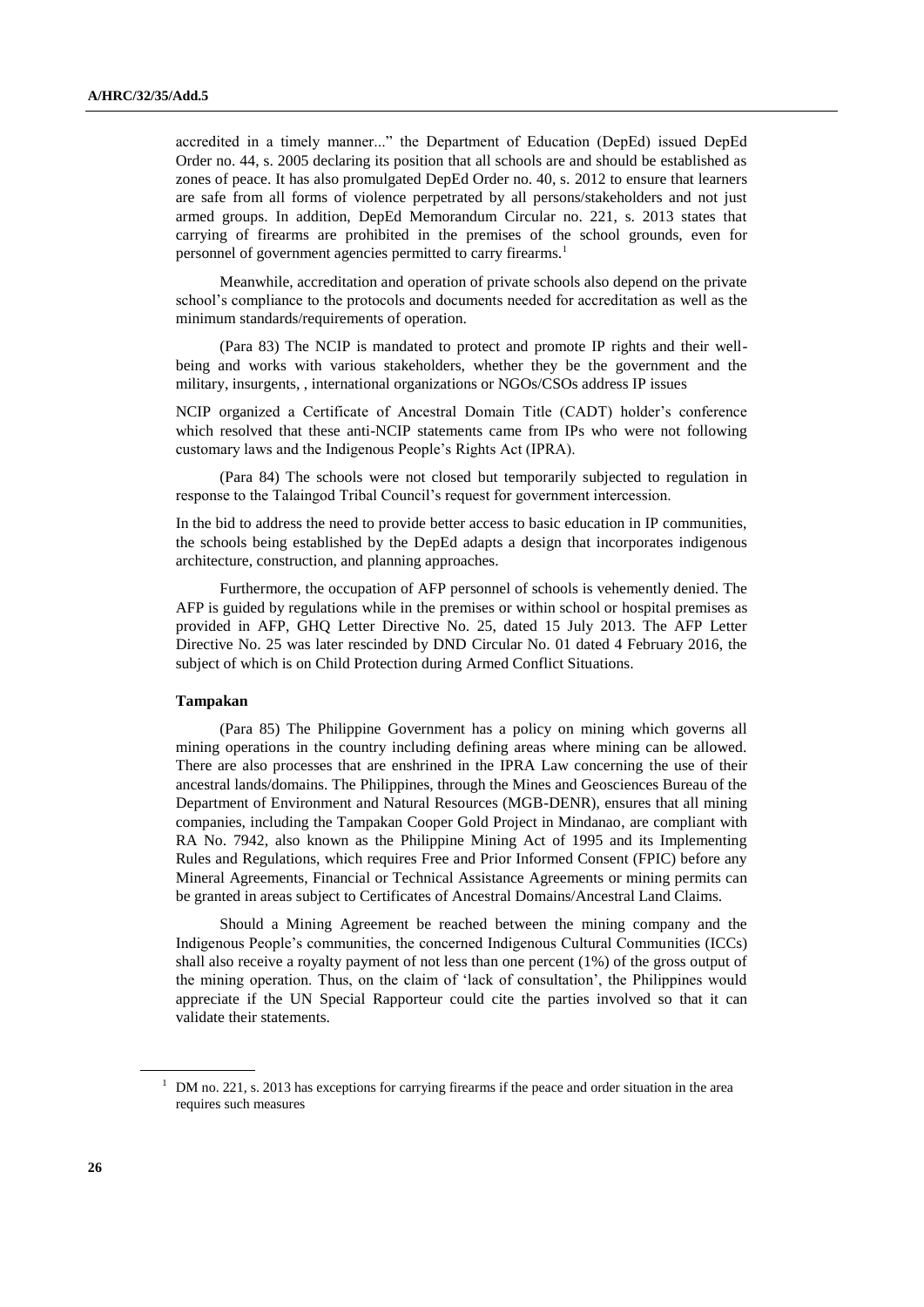(Para 86) Given the geographic extent of the mine area of the proposed Tampakan Mining Project, it is projected that around 1000 households or 5,000 people could be displaced if the project were operationalized.

As of date, the Tampakan Copper Gold Project of Sagittarius Mines Inc. (SMI) has secured an Environmental Compliance Certificate on 19 February 2013 and filed its partial Declaration of Mining Feasibility (DMF), currently under evaluation by the Philippines' Mines and Geosciences Bureau (MGB). Should the DMF be approved, it shall authorize SMI to proceed with its development and operation plans.

The Philippines' National Commission on Indigenous Peoples (NCIP) leads the process of the free, prior and informed consent (FPIC), which has been ongoing for several years now. The NCIP, in its report to the Mining Industry Coordinating Council (MICC) during the 23rd Council meeting in March 2016, stated that individual Memoranda of Agreement has to be entered into by SMI with all 11 indigenous cultural communities (ICCs) located in five (5) Certificates of Ancestral Domain Title (CADT) covering the area of the Tampakan Mining Project. The MOAswould provide detailed terms of engagement as provided for under Section 32 (Contents of the MOA) of the 2012 Revised Guidelines on the FPIC and related processes of 2012.

Moreover, SMI is still in the process of negotiating with the affected indigenous people (IP) communities on possible relocation sites, including acceptable resettlement packages. For non-IP communities, the SMI has also been seeking the assistance of the Local Government Unit of Tampakan to identify possible resettlement areas. The SMI, in coordination with DENR-MGB, has also put in place safeguards to ensure the protection of the cultural identity of the IPs and minimize the impact of resettlement to the environment.

The decision rests on the IP community as rightful owners of the ancestral domain. Since the mining project in Tampakan is still under negotiation, no displacement has occurred.

(Para 87) On the statement that the FPIC 'had not been transparent or inclusive", it should be reiterated that the NCIP ensures that its processes are participatory and inclusive. For the 'Tampakan Project", the NCIP further emphasizes that each IP community is consulted.

IP communities can file complaints against NCIP personnel whom they perceive to be violating the FPIC. The Philippines also views as unfair the UNSR's use of unverified accounts in his report, without informing the State Party of the incident during the exit conference on 31 July 2015. Again, the UNSR is utilizing a naming and shaming strategy by publishing unverified accounts in his report without giving due process to the State Party to verify his statements.

(Para 88) On the alleged killing of mining activists, the Philippine National Police has conducted its investigation into the incident and appropriate judicial proceedings will be pursued.

(Para 89) On the statement that "…amounts to a scenario in which a responsibly operated open-pit mine of such large scale does not seem feasible. Philippine government authorities bear the major responsibility for this fragile situation in the Tampakan area,", it should be noted that mining operations will not commence pending the FPIC process. The report is pure speculation.

(Para 90) It is recommended that the UNSR study the situation further before making sweeping generalizations.

(Para 91) Noted.